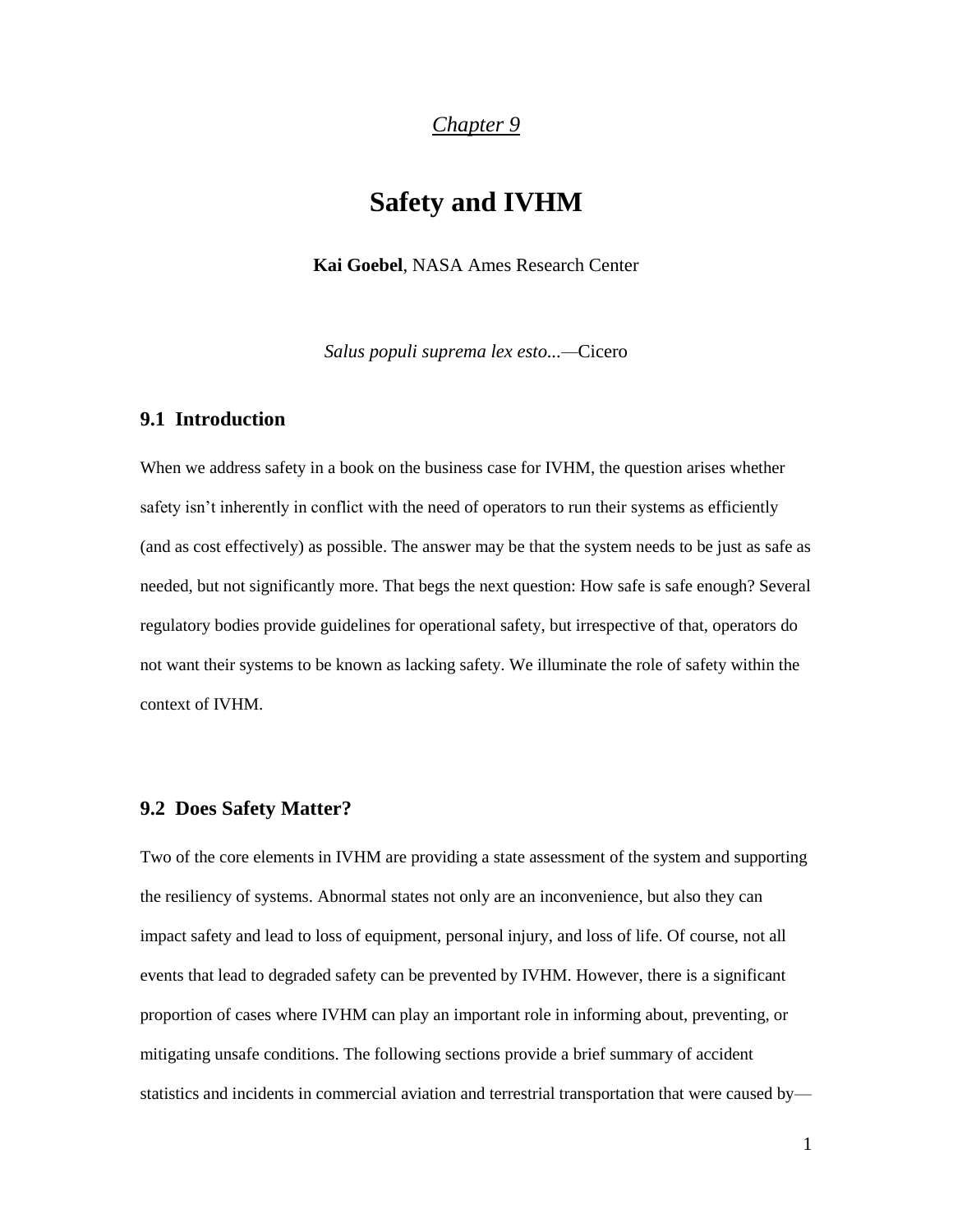or attributed to—equipment malfunction (and therefore are a candidate for IVHM systems). By way of example, this section will mainly focus on statistics gathered in the USA. The findings are thought to be applicable to other regions of the world as well.

# *9.2.1 Accidents Due to Equipment Malfunction in Aeronautics*

Accidents in aeronautical applications get a lot of attention because they tend to be dramatic, and often a large number of civilians perish (they also tend to be relatively uncommon). The National Transportation Safety Board (NTSB) is an independent federal agency that investigates, among others, civil aviation accidents in the United States, conducts special investigations and safety studies, and issues safety recommendations to prevent future accidents. The information the NTSB investigators collect during their investigations of these aviation events resides in the NTSB Aviation Accident and Incident Data System [Aviation 2011]. Between 1989 and 2008 there were 2151 fatalities in 600 accidents. Of those, 109 accidents (777 fatalities) were due to equipment malfunction. This amounts to 18% of all accidents and 36% of all fatalities.

The Aviation Safety Reporting System (ASRS) is a joint NASA/FAA database of aviation incident reports submitted on a voluntary basis by pilots, air traffic controllers, ground personnel, and others involved in aviation operations. Because the incidents are reported voluntarily, they are subject to self-reporting biases, and are not corroborated by the Federal Aviation Administration (FAA) or the National Transportation Safety Board (NTSB) and cannot be considered a representative sample of the underlying population of events they describe [ASRS 2001]. However, because it relies on additional information sources, it is a more inclusive repository than the incidents reported to the NTSB. An analysis of 38,894 component failure incidents from January 1993 to April 2011 found that 25,049 of the incidents listed aircraft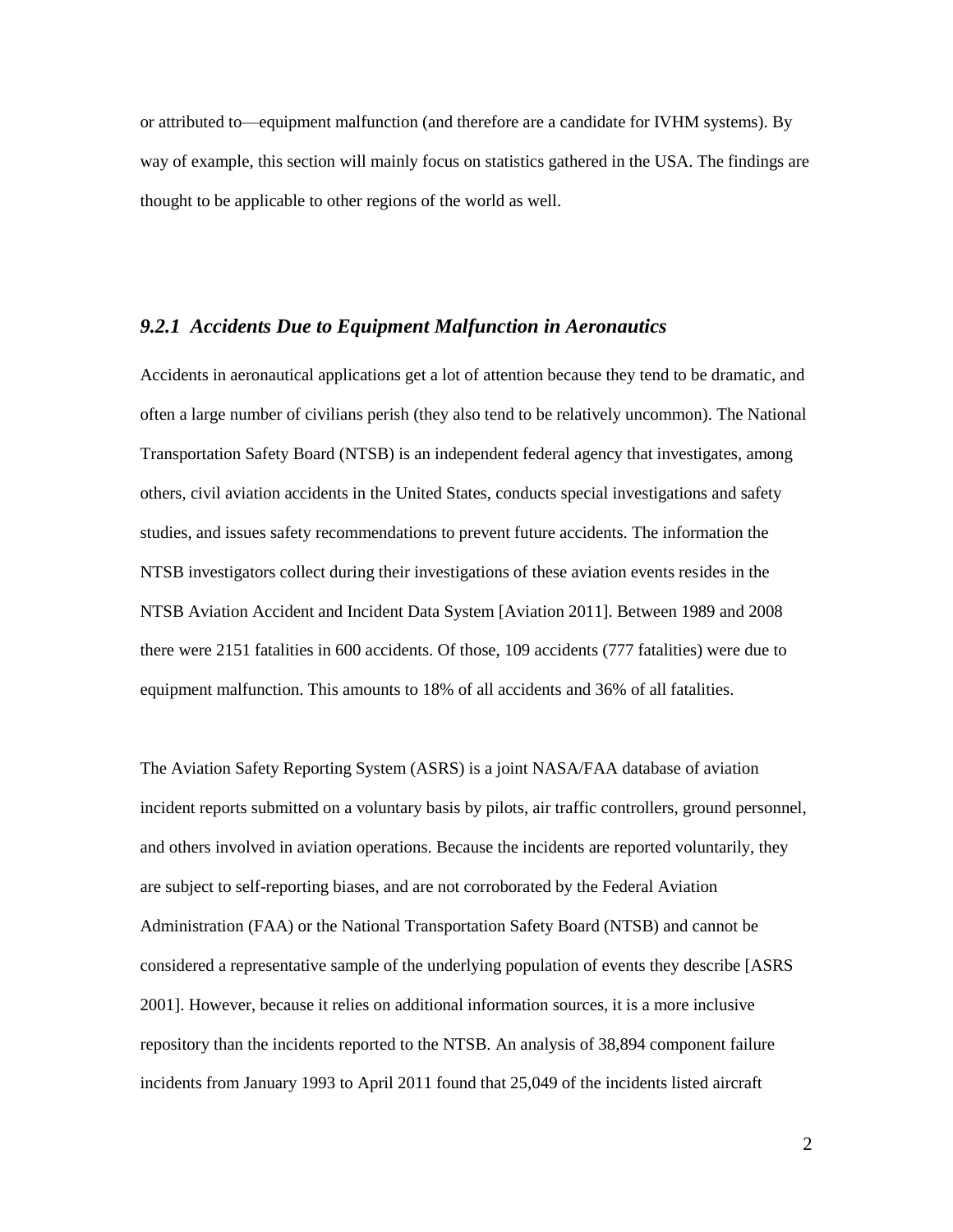equipment as the primary problem and 29,253 listed it as a contributing factor. Table 9.1 lists the numbers by affected component for NTSB-reported accidents and incidents reported in the ASRS database.

|                       |                | <b>NTSB</b> |             | <b>ASRS</b> |
|-----------------------|----------------|-------------|-------------|-------------|
|                       | <b>NTSB</b>    | Accidents   | <b>ASRS</b> | Incidents   |
|                       | Accidents      | (%)         | Incidents   | (%)         |
| Engine                | 40             | 32%         | 2036        | 14%         |
| <b>Landing Gear</b>   | 29             | 23%         | 1200        | 8%          |
| Fuel                  | $\overline{2}$ | 2%          | 456         | 3%          |
| Structure             | 8              | 6%          | 634         | 4%          |
| Electrical            | 10             | 8%          | 1230        | 8%          |
| <b>Flight Control</b> | 9              | 7%          | 2269        | 15%         |
| Hydraulic             | 11             | 9%          | 1199        | 8%          |
| Other                 | 13             | 10%         | 2677        | 18%         |
| Instrumentation/      |                |             |             |             |
| Communication/        | 5              | 4%          | 3309        | 22%         |
| Navigation            |                |             |             |             |
| Total                 | 127            |             | 15010       |             |

**Table 9.1** Accidents and Incidents Due to Equipment Malfunction and/or Failure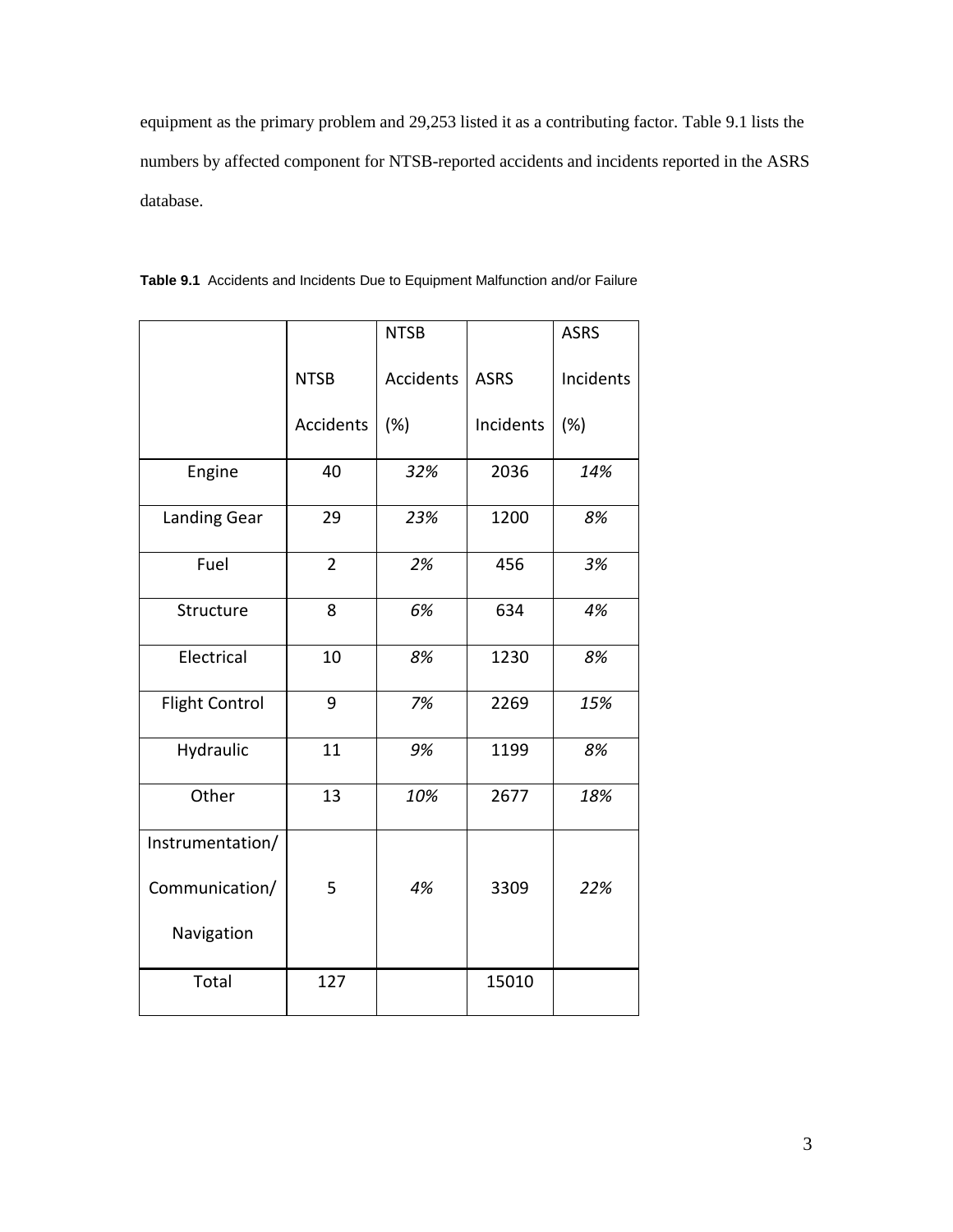#### *9.2.2 Future Safety Risk Analysis*

Reveley et al. [2010] performed a survey to identify future aviation safety risks. They include, among others, in-flight loss of control. Loss of control during flight may occur as a result of a stall, an icing-related event, a severe atmospheric turbulence or wake vortex encounter, or a malfunction or failure of a flight-critical system or equipment. As outlined earlier, analysis of NTSB accident data and FAA incident data has established that system/equipment failures and malfunctions are significant contributing factors to aviation safety risk. In addition, the National Aeronautics Research and Development Plan [National 2010] cited several fundamental safety challenges that are relevant to preventing loss of aircraft control accidents caused by system or subsystem malfunctions or failures. Among these are:

• Predicting, monitoring, and assessing the health of aircraft, at the material, subsystem, and component level, more efficiently and effectively.

• Rapidly but safely incorporating technological advances in avionics, software, automation, and aircraft and airspace concepts of operation and operating procedures, by assuring their safety through a rigorous verification and validation process in a cost- and time-effective manner.

• Developing aircraft-level health management systems that can identify problems before accidents occur. Research in health management requires not only monitoring and detecting, but also confident prognostics of latent potential failures before they occur.

# *9.2.3 Accidents Due to Equipment Malfunction in Terrestrial Transportation*

The National Highway Traffic Safety Administration (NHTSA) reports that there were more than 5.5 million police-reported motor vehicle crashes in the United States in 2009. A total of 1.52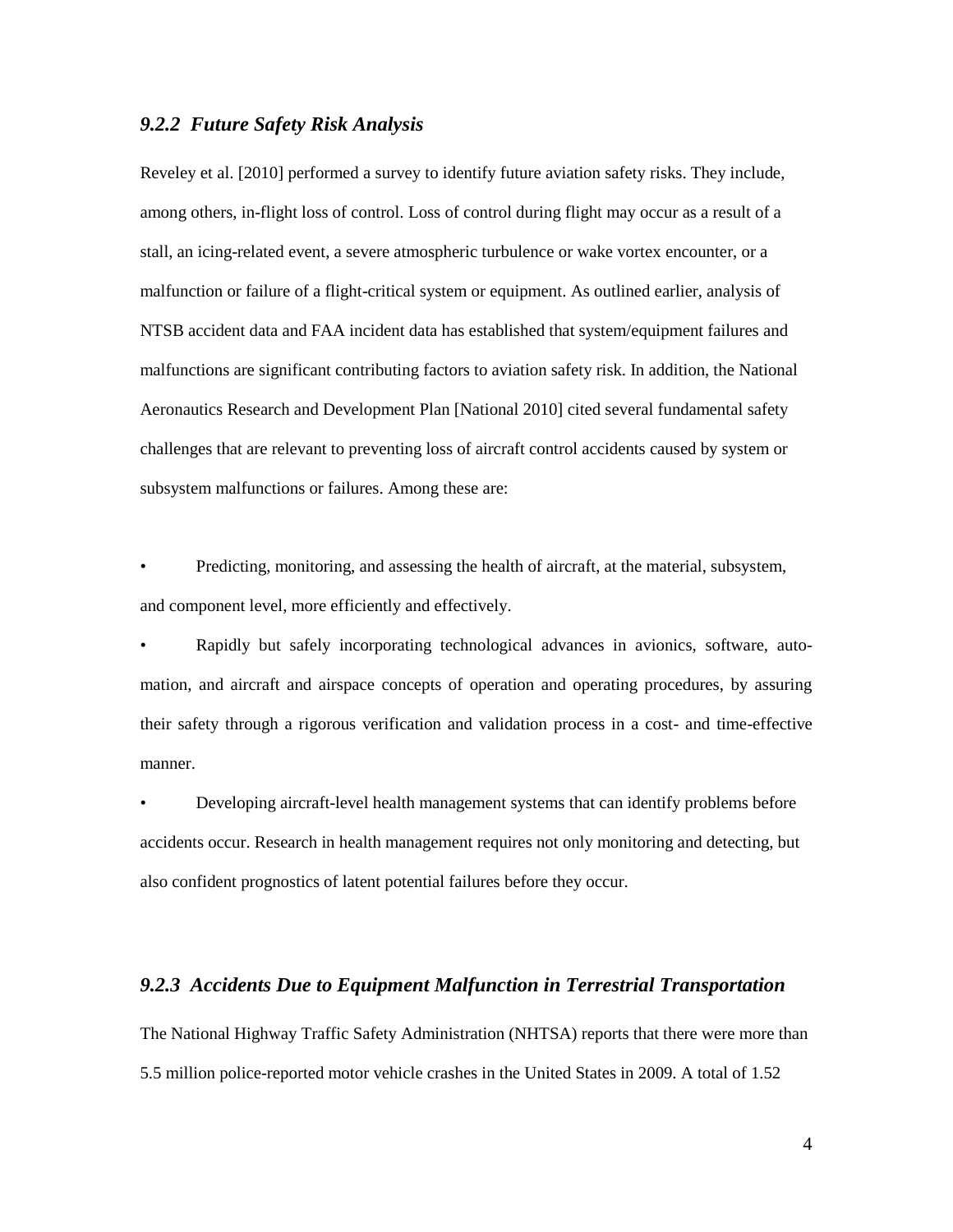million of those crashes resulted in an injury, and 30,797 resulted in a death. Equipment malfunction accounts for somewhat less than 5% of all motor vehicle accidents. The NHTSA report "National Motor Vehicle Crash Causation Survey" [National 2008] lists 6.8% of all cases as equipment malfunction being a contributing factor. The most cited types of equipment failure are loss of brakes, tire blowouts or tread separation, and steering/suspension failure [National 2008].

# *9.2.4 Safety Does Matter*

The previously cited statistics illustrate that safety (or the lack thereof) affects us constantly. The statistics focused on the cases where equipment malfunction or failure was the direct cause and therefore where IVHM methods could help to detect or predict failure, and thus improve safety. While not all accidents due to equipment malfunction are preventable, many are. For example, the UK CAA estimates that around 80% of aircraft mechanical defects (on helicopters) are detectable, so an assumed accident and death/injury prevention rate could be derived using advanced IVHM principles. It has to be recognized that the implementation of IVHM for safety improvement comes at a cost. A system has to have a certain payoff to justify the investment, irrespective of the safety gains. Even regulatory authorities will not mandate safety at infinite cost. Outside that region, the system would not be built. Figure 9.1 illustrates the conceptual connection between safety and cost for both unmanned and manned systems, where the hashed area indicates the infeasible area.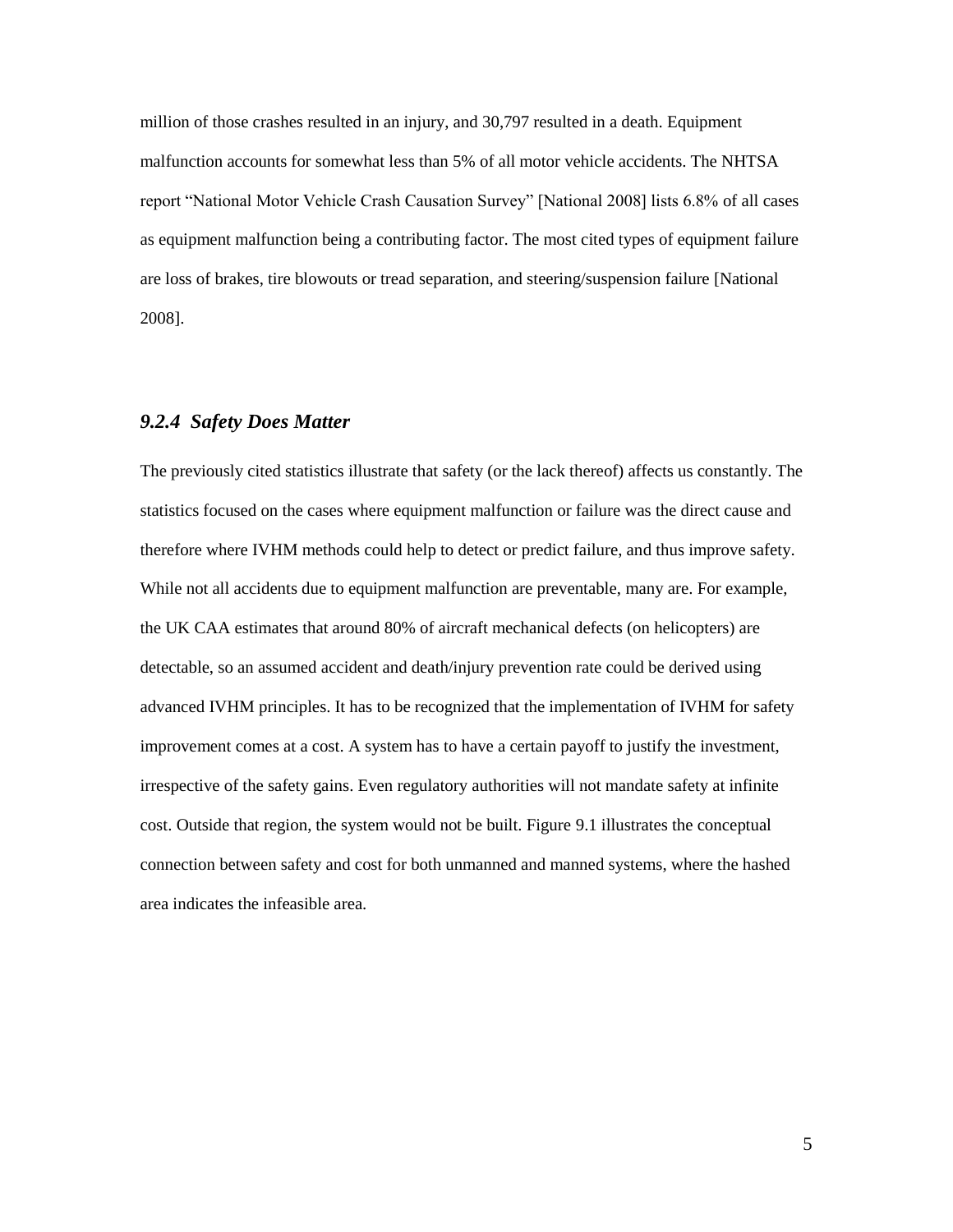

Figure 9.1 Cost-safety balance for IVHM systems.

# **9.3 Safety as a Driver for Operations in Space and Aeronautics**

The following sections illuminate the experience and efforts for IVHM in space and aeronautics that have been at the forefront of health management development.

# **Space Flight**

Fundamentally, the objective of safety in space flight is similar to other domains, namely to protect personnel and equipment from damage or loss. But in space operations, the risk to personnel from equipment failure and the financial implications for equipment loss are usually significantly higher than in terrestrial applications. This, in turn, motivates the use of health management technology. The strategy followed is to employ several layers of protection that start with a fault avoidance strategy. The latter seeks to prevent faults from happening in the first place through conservative design practices (e.g., reducing moving parts) and performance margins. The next layer seeks to make the system fault tolerant through the appropriate level of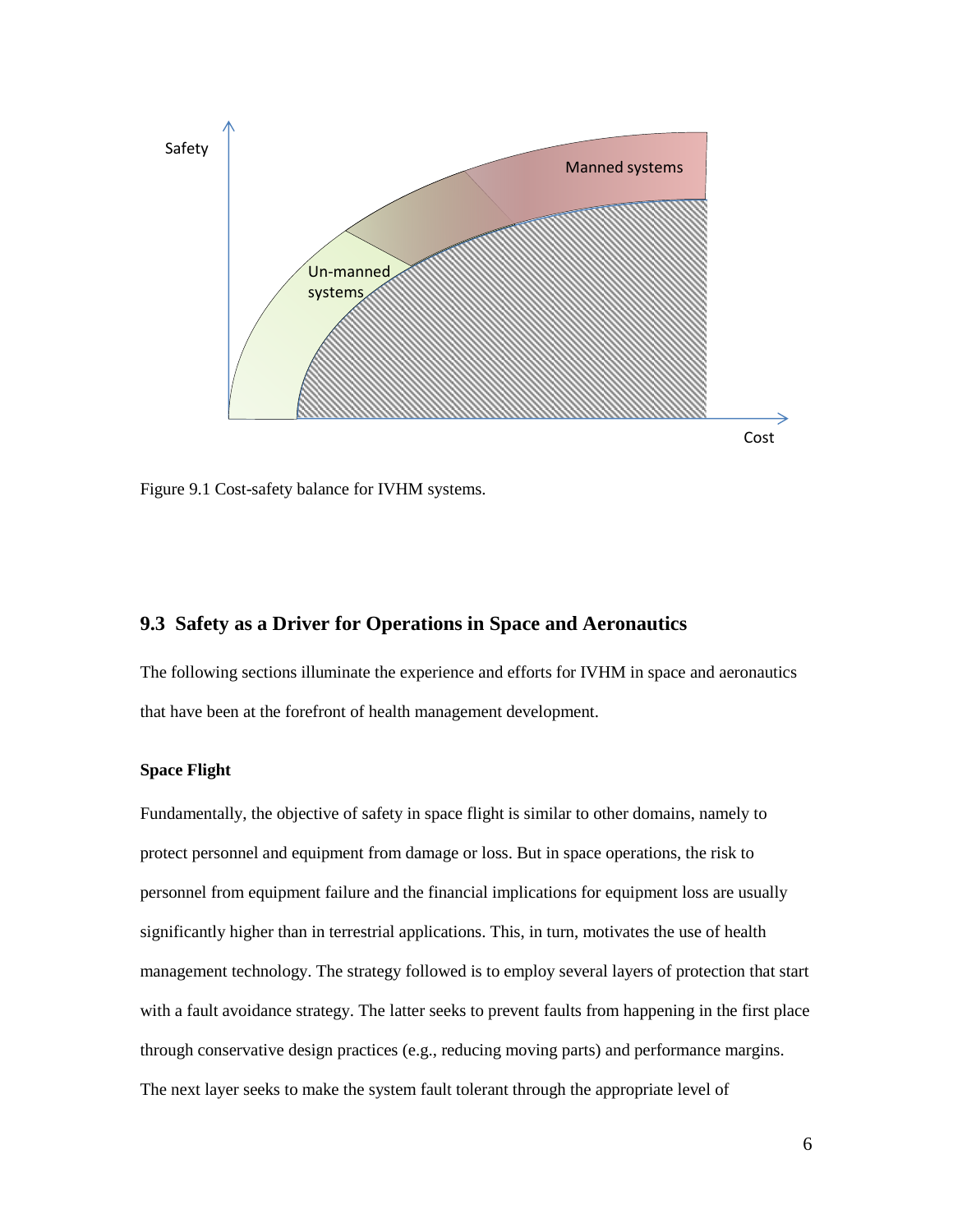redundancy, fault containment, or design for graceful degradation. These measures are categorized as fault masking where the occurrence of a fault is compensated through hardware measures. The last layer of fault management is active fault detection, identification, and recovery. These are the functions that are typically also found in IVHM approaches and include the same range of technology solutions. Figure 9.2 illustrates this taxonomy.



Figure 9.2 Taxonomy for fault protection in unmanned space applications (adapted from [Day and Ingham 2011]).

Space operations can point to a series of successful fault protection events in manned and unmanned space flight. The range of successfully resolved faults include despun power bus reset caused by debris shorts (Galileo); a software flaw that caused heartbeat termination (Magellan); attitude estimator transient during backup star tracker checkout (Cassini); cosmic ray upset of attitude control electronics (Dawn); overvoltage due to unexpected power interaction at launch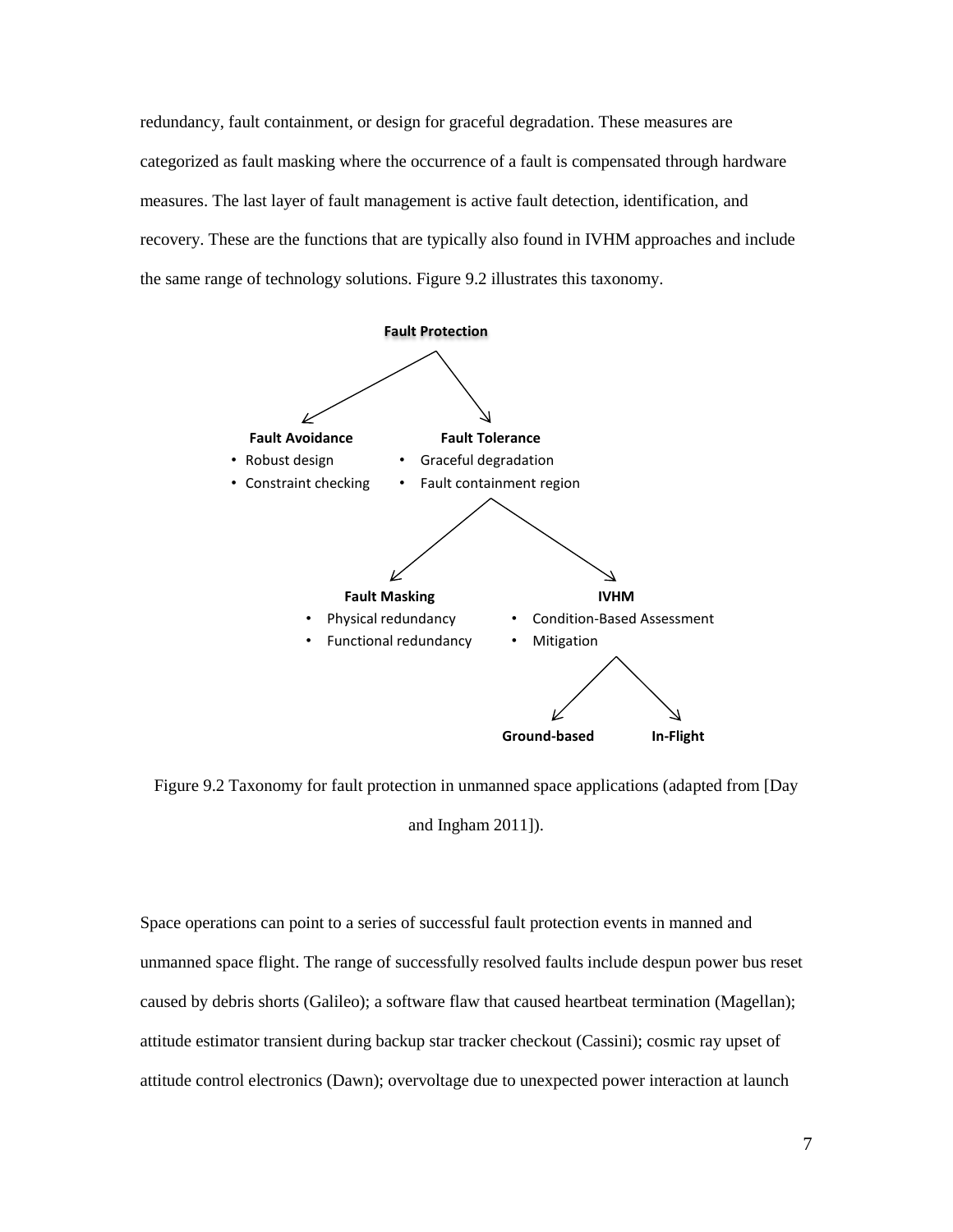(Kepler) [Day and Ingham 2011]; and various non-catastrophic glitches during the space shuttle missions.

It should be noted here that unmanned space flight is encumbered with additional constraints such as operation with only limited ground contact. In particular, there may be extended periods with no planned contact that range from 1 to 4 weeks; the planned contact periods may be short (1 to 2 hours); ground contact may not be established even for planned contacts (5% to 10%); and large one-way transmission times in the range of minutes to hours as well as very low downlink data rates, possibly only 10 to 40 bps, may be experienced. In addition, a system must possibly survive without maintenance for primary missions lasting a decade or longer and survive in harsh radiation and thermal environments.

Manned space flight has its own constraints. For example, astronauts on the International Space Station (ISS) spend roughly 10% of their time with scientific work; 67% of the time is consumed with life-sustaining activities (sleep, meals, exercise). The rest is spent on maintenance, routine operations, inventory, public affairs events, and others [Falls 2012]. Most of the monitoring is augmented through the ground station, where data are analyzed by specialists around the clock. Some automated health management tools have found their way into operations, such as the Inductive Monitoring System (IMS) Tool, an abnormal condition detection tool based on clustering technology that is employed at NASA Johnson Space Center to monitor various subsystems.

#### **Aeronautics**

Because military aircraft operate under different usage scenarios than commercial aircraft and are subject to a strict internal safety review (but not FAA certification), the military can look back at a long history of integrating IVHM principles. Starting with a simple time-temperature recorder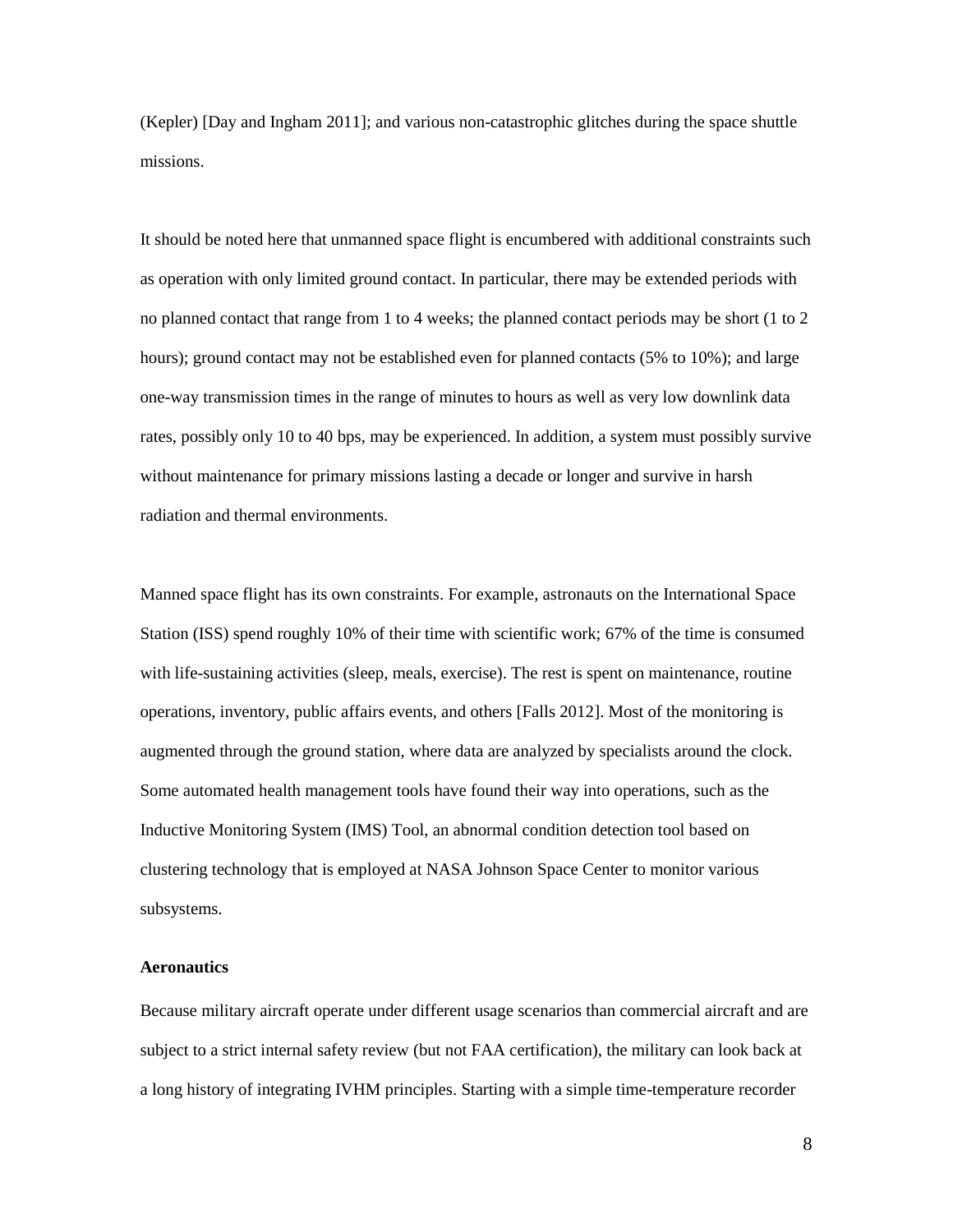for the engine hot-section on the F-8 (during deployment in Vietnam), and later the A-7 aircraft engine health monitoring program of the early 80s, IVHM principles found their way in various degrees onto numerous platforms, as shown here (roughly in order of time of implementation): F-8, A-7E, TA-7, AV-8B, F/A-18 A/B, T-45A, F-14 D, E-2C, SH-60, and H-53, as well as some versions and models of the AH-1 and UH-1, V-22, F/A-18 C/D, and the JSF [Engel et al. 2000; Hess 2012].

Commercial airlines have also adopted IVHM principles where they help to reduce cost and at the same time assist in maintaining safety of operations. To that end, engine manufacturers, for example, offer service contracts that provide round-the-clock monitoring of the engines. Reports are generated where off-nominal engine conditions (before they reach safety-critical levels) are detected and forwarded to airline operators [O'Flarity 2009; Calhoun 2009]Error! Reference source not found.. The economic benefits of these systems are that faults can be dealt with before they result in a delay or cancellation or that the remote monitoring system can prevent secondary damage. The safety benefit is that degradations can be detected and dealt with before they become equipment failures. Similar to engine service providers, aircraft frame manufacturers are providing service offerings [Maggiore and Kinney 2009] that inform on the health of a variety of aircraft subsystems and help in an operational setting in a similar fashion.

In addition to these fielded examples, NASA has been spearheading research in IVHM for aeronautics. The premise is that public benefits resulting from continued growth in the air transport of passengers and cargo are dependent on the improvement of the inherent safety attributes of current and future aircraft that will operate in the Next Generation Air Transportation System (NextGen).

One of NASA's programs within the Aeronautics Mission Directorate is the Aviation Safety Program (AvSafe). Its research mission is motivated in large part by the challenges that arise from NextGen, which strives to make travel through increasingly crowded skies more efficient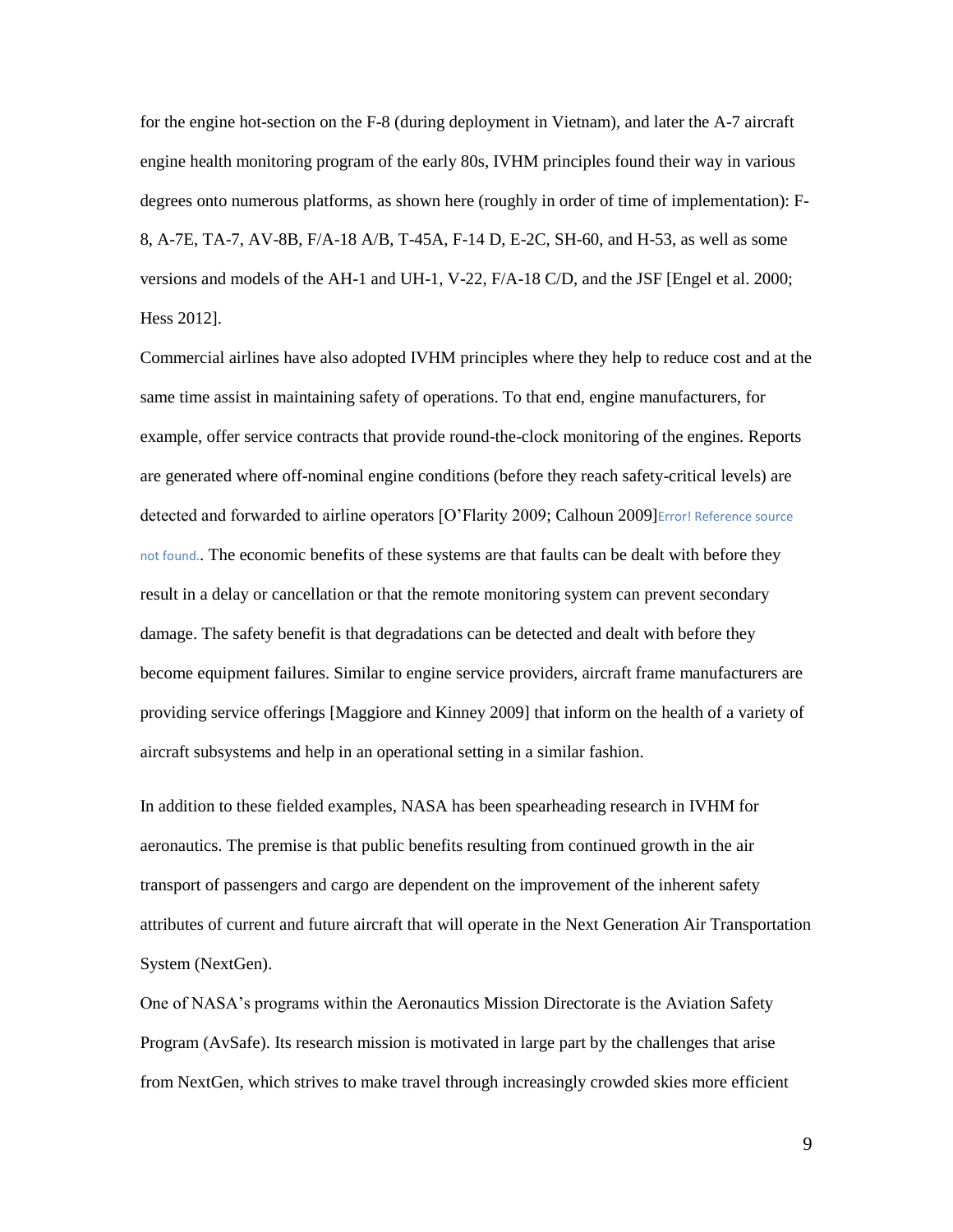and speedy while maintaining or increasing safety [NASA 2012]. AvSafe lists as some of the top technical challenges vehicle health assurance, prognostic algorithm design, assurance of flight critical systems, and loss of control prevention, mitigation, and recovery. All these have an IVHM flavor. Indeed, AvSafe continues to sponsor IVHM-related programs.

These programs seek to provide increasing capabilities to predict and prevent safety issues, to monitor for safety issues in-flight and lessen their impact should they occur, to analyze and design safety issues out of complex system behaviors, and to constantly analyze designs and operational data for potential hazards. These technologies, many of which are at a lower technology readiness level (TRL), can be leveraged to support safety in other complex systems such as NASA long-duration missions in space science and exploration. IVHM research technologies were found to map to the Joint Planning and Development Office's (JPDO) National Research and Development (R&D) Plan as well as the Safety Working Group's National Aviation Safety Strategic Plan (NASSP) [Reveley et al. 2010].

# **9.4 Safety as a Mandate**

It is often voiced that safety is upheld by commercial operators to the degree required by regulatory bodies. That has implications for how commercial operators respond to safety. In particular, they will meet those requirements but not voluntarily exceed them, unless there is a perceived commercial value. This, in turn, has implications for the role of IVHM as an enabling technology for safety in aviation in that it is seen primarily from a cost reduction perspective. At NASA or within DoD, there tends to be a different balance between safety and cost, where safety of human-rated systems trumps other considerations due to the unique situation of the mission. And, as Cicero pointed out a few thousand years ago: "Salus populi suprema lex esto—Let the good of the people be the supreme law."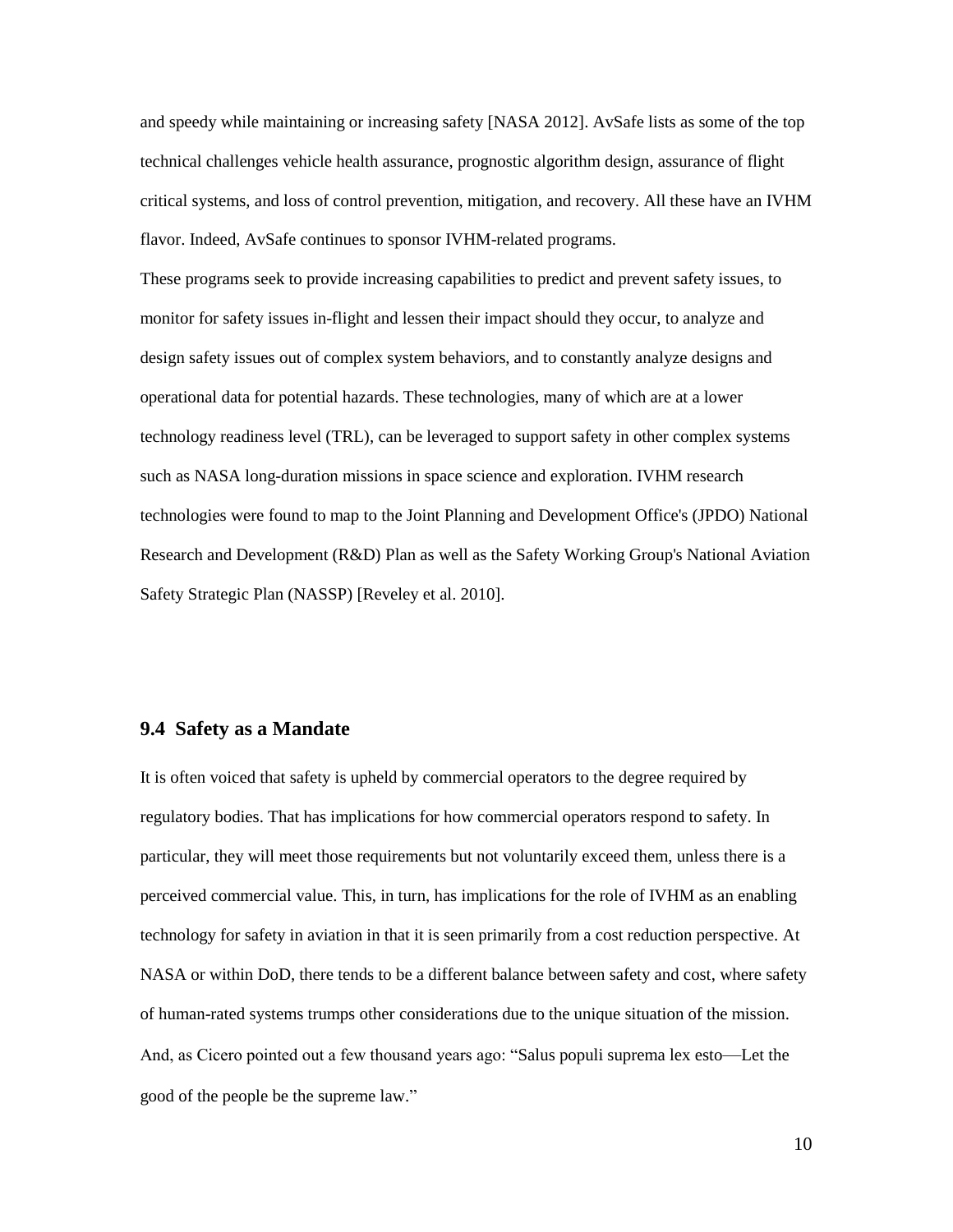# *9.4.1 Regulatory Requirements*

The task to regulate the safety for different application domains lies with various government entities. The following sections give a brief overview over a few selected regulatory bodies.

#### **Federal Aviation Administration (FAA)**

The FAA has a prominent role in enforcing safety of operations in aviation. Traditionally, it has focused on a risk and hazard analysis approach as the main element in ensuring safe operations. This includes time-based inspection of components. While it acknowledges in its System Safety Handbook [FAA 2012] that "warning devices" (i.e., pieces of equipment that issue an alert when an off-nominal condition is encountered) can be a part of a safety strategy, the use of conditionbased health assessment to ensure safe operations is coming only slowly into practice. The goal of operators to use IVHM principles to reduce cost of ownership by performing as-needed maintenance finds itself in conflict with regulatory concerns about airworthiness [Sigma-Technik 2012]. In principle, there is an acknowledgement that condition-based principles can result in "maintenance credits" toward ensuring safe operations, which allow condition monitoring to reduce or replace time-based inspection. FAA Advisory Circular (AC) AC 29-2C, Section MG-15 provides guidance for transport category rotorcraft to attain airworthiness approval for installation, and credits validation of health and usage applications. The primary concern is to ensure that the probability of failure is as low as reasonably practicable, and is compliant with the quantitative regulatory requirements.

The FAA does require the use of engine condition monitoring (ECM) and oil consumption monitoring to issue extended operations (ETOPS) certification for certain classes of aircraft.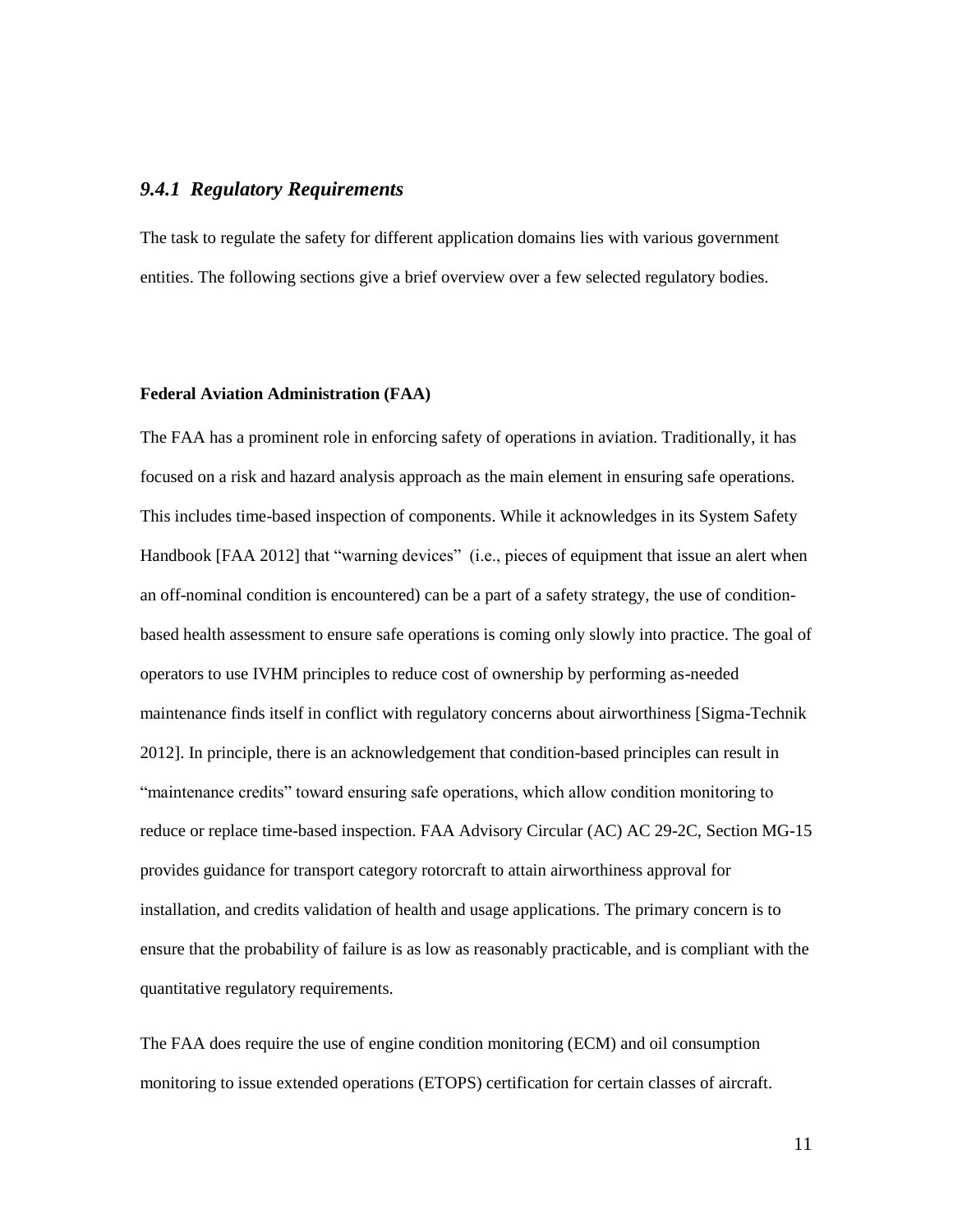ETOPS certification is meant to ensure that a multi-engine aircraft can reach an airport even when a subset of its engines is no longer operational. Specifically, the ECM should provide a system for data collection and timely analysis to detect engine deterioration and preclude failure [FAA 2011]. The goal of this monitoring program is to detect deterioration at an early stage, and to allow for corrective action before safe operation is affected. The UK CAA has a similar requirement [CAA 2002]. ETOPS maintenance requirements are also meant to reduce diversions through engine condition and oil level/consumption monitoring. Some commercial providers cite that this practice has resulted in maintenance interval increases over OEM recommended practice [Eaton 2006]. In addition, the CAA has issued a requirement to install health and usage monitoring systems (HUMS) on helicopters to address failure rates of operation in the North Sea [CAA 2006]. The benefits that have been demonstrated after its implementation are part of the reason why most of the world's offshore drilling helicopter fleets now have HUMS.

#### **Nuclear Regulatory Commission (NRC)**

NRC defines a so-called "Maintenance Rule" in 10 CFR 50.65 which states that "each holder of an operating license for a nuclear power plant under this part and each holder of a combined license under part 52 of this chapter after the Commission makes the finding under § 52.103(g) of this chapter, shall monitor the performance or condition of structures, systems, or components, against licensee-established goals, in a manner sufficient to provide reasonable assurance that these structures, systems, and components, as defined in paragraph (b) of this section, are capable of fulfilling their intended functions" [§ 50.65 Requirements 2012]. It further states that "performance and condition monitoring activities and associated goals and preventive maintenance activities shall be evaluated at least every refueling cycle provided the interval between evaluations does not exceed 24 months." The regulatory objective of the Maintenance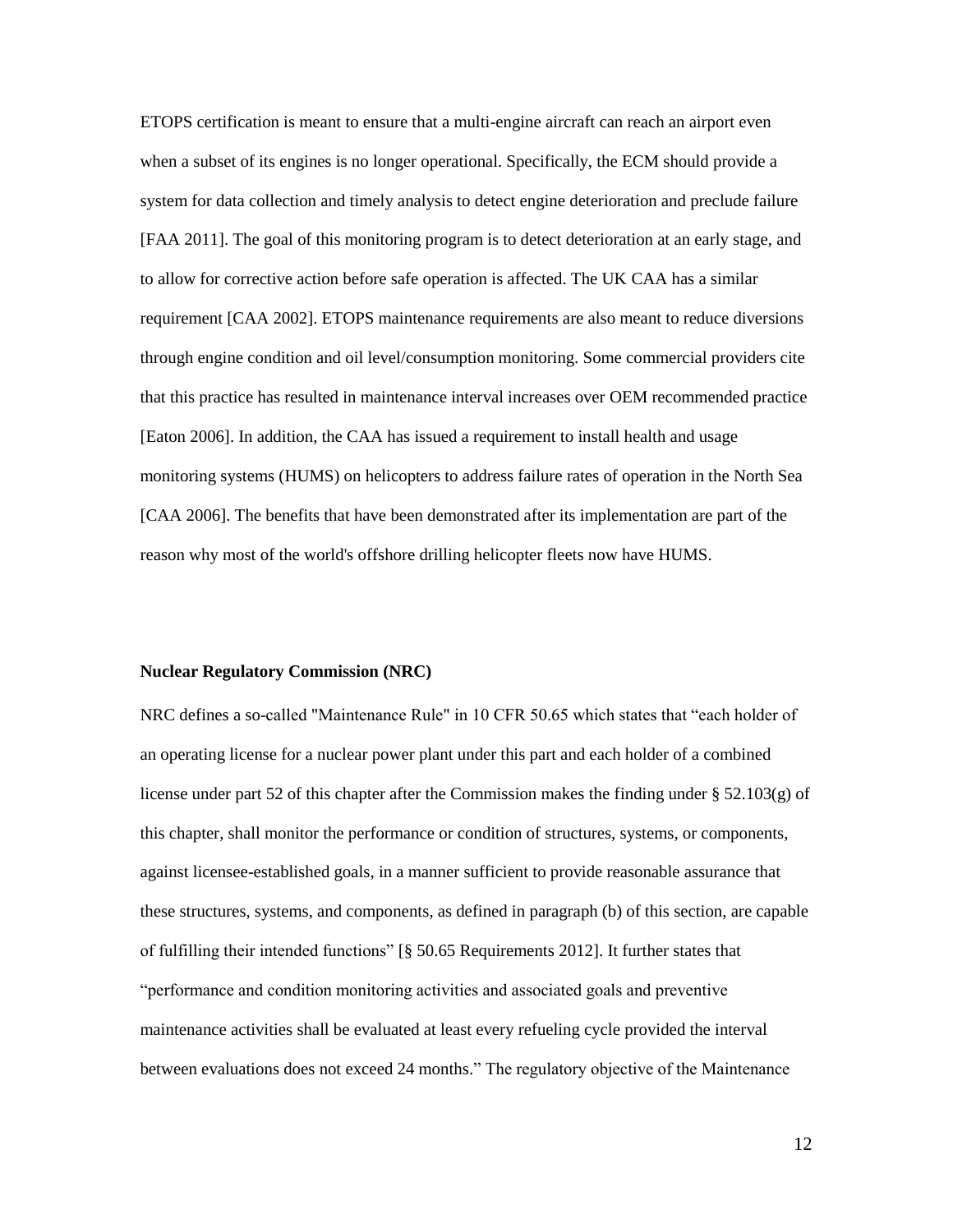Rule is to require licensee monitoring of the overall continuing effectiveness of their maintenance programs to ensure that:

• Safety-related structures, systems, and components (SSCs) and certain SSCs that are not safety related are capable of performing their intended functions.

• For equipment that is not safety related, failures will not occur that prevent the fulfillment of safety-related functions.

• Failures resulting in scrams (emergency shutdowns) and unnecessary actuations of safety-related systems are minimized.

As part of these regulatory requirements, nuclear power plant operators have been exploring for several decades how best to implement health management principles to assess the state of health of their equipment. Early solutions included expert systems [Ancelin et al. 1991] and other artificial intelligence approaches [Uhrig, Hines, and Nelson 1998]. The connection to operational safety is made [Attieh et al. May 2000; Nov. 2000]. It should be noted, however, that the Nuclear Regulatory Commission requests the Utilities to meet the requirements without specifically telling the Utilities what to do. The Utilities merely need to file documents that state how they will meet the requirements, and the NRC determines if the proposed activities will meet the requirements.

#### **National Highway Traffic Safety Administration (NHTSA)**

The NHTSA has a legislative mandate under Title 49 of the United States Code, Chapter 301, Motor Vehicle Safety, to issue Federal Motor Vehicle Safety Standards (FMVSS) (CMVSS in Canada) and Regulations to which manufacturers of motor vehicle and equipment items must conform and certify compliance.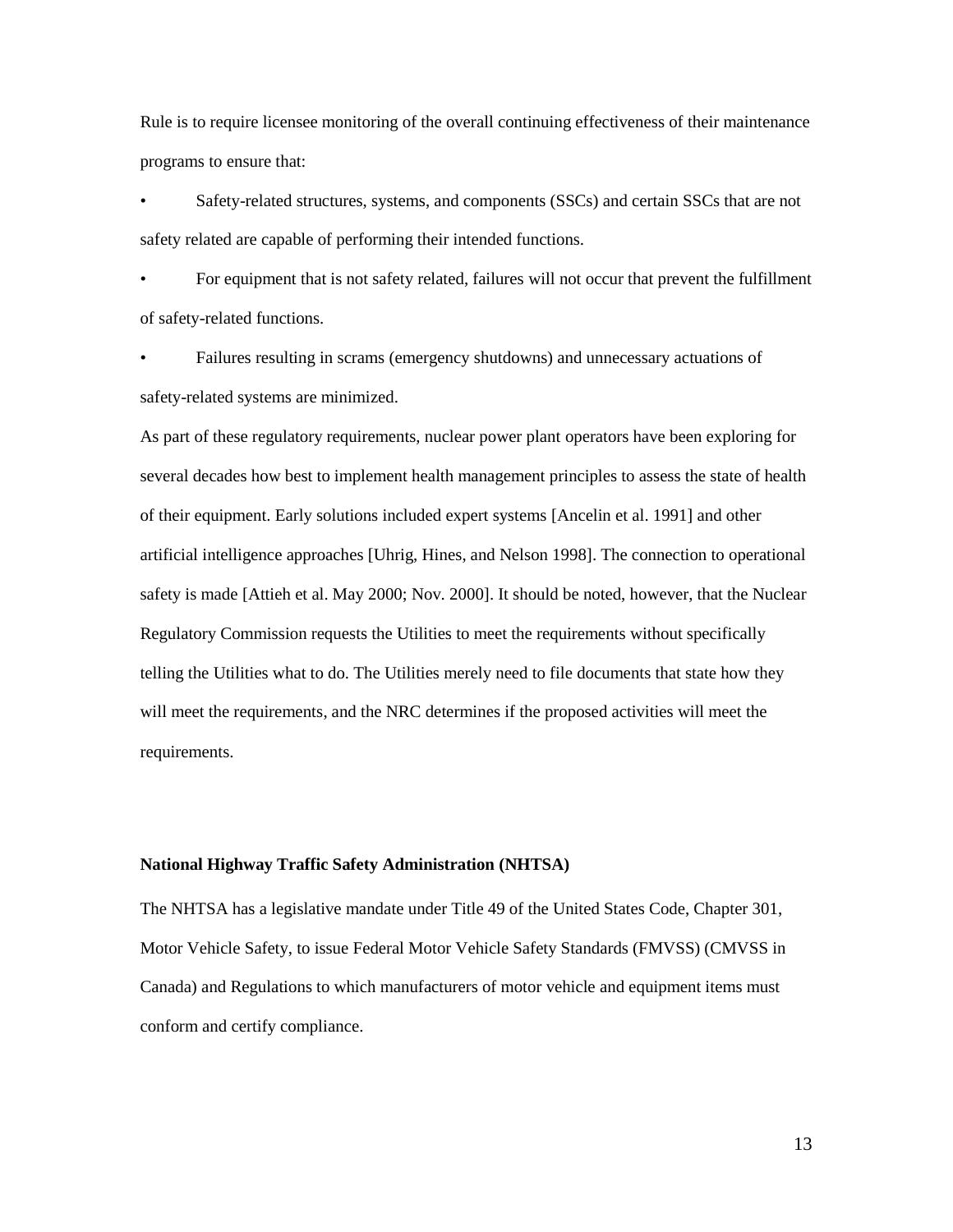Recent advances include the monitoring of tire pressure, which has been articulated in FMVSS standard No. 138 (49 CFR Parts 571 and 585). It requires installation of a tire pressure monitoring system (TPMS) capable of detecting when one or more of a vehicle's tires is significantly underinflated. This rule requires installation in all new light vehicles of a TPMS capable of detecting when one or more of the vehicle's tires, up to all four tires, is 25% or more below the manufacturer's recommended inflation pressure or a minimum activation pressure specified in the standard, whichever is higher [49 CFR 2012]. NHTSA has further regulations and is discussing the monitoring of other safety-related equipment such as brakes, air bags, electronic stability control and—beyond that—has also begun to investigate safety-related systems that are not strictly part of IVHM such as frontal collision warning systems and lane departure warning systems [Commission 2008].

Other advances that are being pursued outside NHTSA include onboard monitoring systems for commercial motor vehicles, a project sponsored by PATH, the Partners for Advanced Transportation TecHnology, a multi-disciplinary program with researchers from universities statewide, and cooperative projects with private industry, state and local agencies, and nonprofit institutions. Research is under way for semi-autonomous proximity warning devices and driver fatigue warning devices [Misener et al. 2006].

#### **California Air Resources Board (CARB) and Environmental Protection Agency (EPA)**

The California Air Resources Board (CARB) required that all new vehicles sold in California starting in 1991 have some basic on-board diagnosis (OBD) capability. The purpose was not strictly to enhance the safety of operations. Instead, this regulation was motivated by a desire to reduce the exhaust emissions and to institute a state-wide tailpipe emissions testing program. The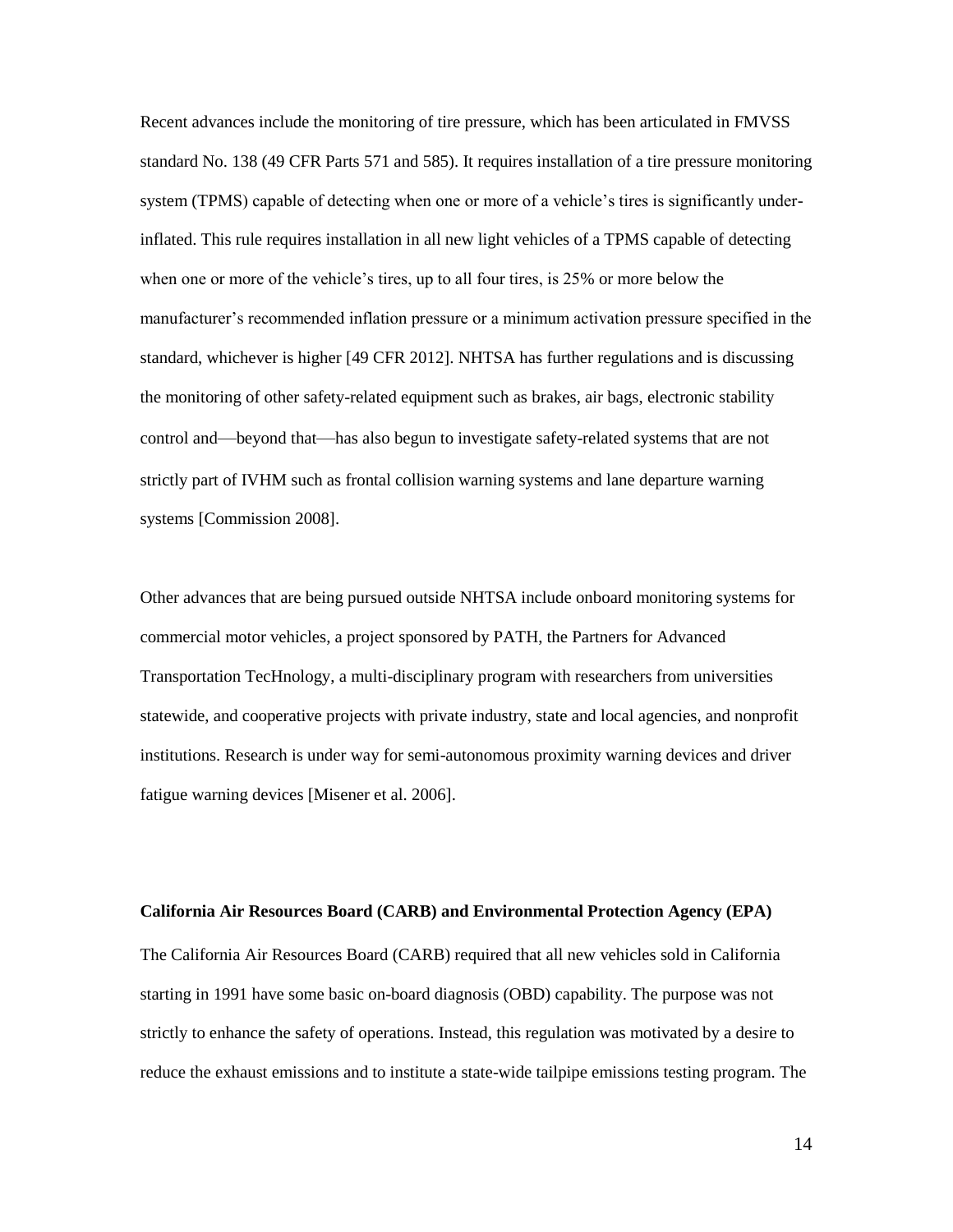specifications were refined in the so-called "OBD-II" with mandated adoption for all cars sold in California starting in model year 1996 [CARB 2006] and allowed OBD to perform on-board monitoring of a wide range of emissions controls. The Environmental Protection Agency (EPA) followed suit and made OBD-II mandatory for all cars sold in the United States [EPA 2005]. In 2001, the European Union adopted a similar directive [EU 1998] for vehicles with gasoline engines and in 2004 for vehicles with diesel vehicles sold in the European Union. SAE and ISO both defined OBD-II standards as summarized in Table 9.2.

| Organization | <b>Standard</b> | <b>Scope</b>                                    |
|--------------|-----------------|-------------------------------------------------|
| <b>SAE</b>   | J1962           | Physical connector used for the OBDII interface |
| <b>SAE</b>   | J1850           | Serial data protocol                            |
| <b>SAE</b>   | J1978           | Operating standards for OBDII scan tools        |
| <b>SAE</b>   | J1979           | Diagnostic test modes                           |
| <b>SAE</b>   | J2012           | Trouble codes and definitions                   |
| <b>ISO</b>   | 9141            | Diagnostic systems                              |
| <b>ISO</b>   | 14230           | Diagnostic systems—Keyword Protocol             |
| <b>ISO</b>   | 15031           | Communication between vehicle and external      |
|              |                 | equipment for emissions-related diagnostics     |

|  | Table 9.2 OBD Standards |
|--|-------------------------|
|  |                         |

# *9.4.2 Certification Bodies*

Minimized life-cycle cost at a high safety level is arguably the primary business case for IVHM . The fundamental idea is that the application of IVHM algorithms and methodologies will be able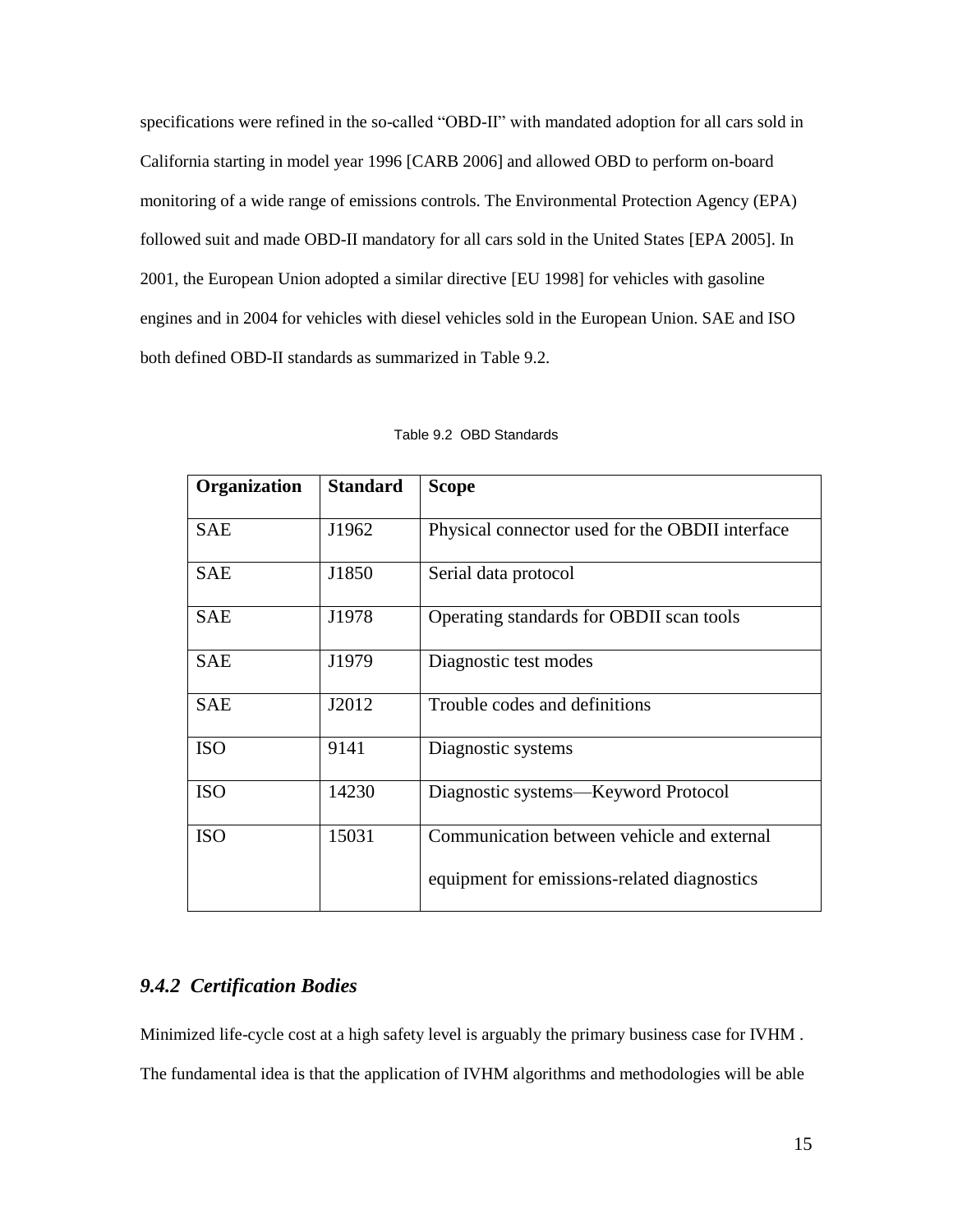to detect incipient mechanical faults and allow preventive maintenance intervention. If these principles are followed, the operator would be issued "maintenance credits," which would relieve them from performing maintenance at fixed intervals. The result would be that the operation of the vehicle is as safe (or safer) as with fixed maintenance intervals while the cost of maintenance would be reduced because it would be performed based on an as-needed basis, as opposed to somewhat blindly at fixed intervals. The interval of the latter is always chosen to be conservative, usually based on statistical analysis of component life, with a safety margin built in. That is, the interval will be based on an expected average mean time to failure from which some number of standard deviations will be subtracted, with a further reduction for safety (often of 50%). The result is that most components are inspected or serviced significantly sooner than they need to be.

The condition-based maintenance concept with associated maintenance credits was adopted by the U.S. DoD and has been put into practice for the AH-64 Apache fleet. Obtaining maintenance credits for civil operators has been more difficult, as the accreditation process is still a work in progress.

In the absence of maintenance credits, the business case for IVHM is more complicated because one ends up detecting either additional failures (which, if one catches them early, may save money, but one ends up performing additional maintenance and has to bear the cost of the IVHM system implementation). Alternatively, one would catch the onset of faults and failures that impact other business metrics such as delays and cancellations which are legitimate and have led most major jet engine OEMs to adopt an engine monitoring program. However, they are not primarily geared toward improving safety.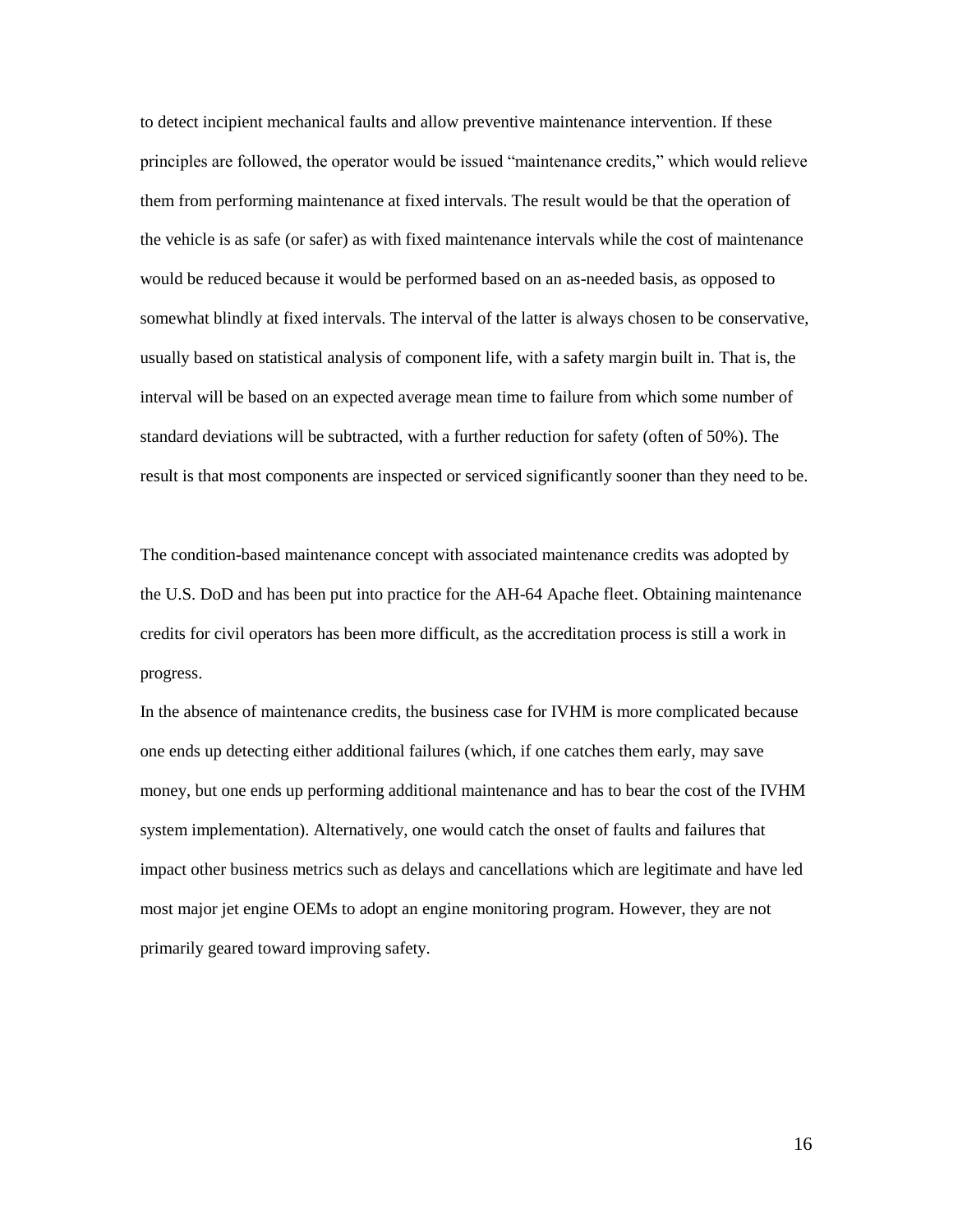### **FAA**

The regulatory agencies have not developed much guidance for implementation of IVHM on transport category aircraft. In part, this has to do with the fact that industry needs typically lead the guidance that regulatory agencies disseminate. Compounding this issue is the fact that the industry need for IVHM is driven by economic benefits, not safety. In general, the more the system to be certified impacts the potential safety of the system, the more stringent the certification steps are. Safety may be potentially impacted where systems provide information to the flight crew that can influence in-flight decisions; where traditional inspection intervals are extended; and where traditional inspections are replaced with automated monitoring. It is thought that an easier route is, therefore, an IVHM system that provides post-flight information to maintenance personnel, thus avoiding the safety implications for the flight crew (one would still have to address the condition-based maintenance aspect). It should be noted that software per se does not get certified. IVHM functions may be certified with another system, such as an engine FADEC system or aircraft display and monitoring system [Rajamani et al. 2010].

Certification involves development and execution of a certification plan that lists test and analysis steps with pass/fail criteria and outlines a system safety assessment (SSA) that includes ample documentation to address all elements of airworthiness as outlined in FAR 14 CFR Part 21 [FAA 2012]. The SSA is hierarchical in nature, from the subsystem level through the aircraft platform level (i.e., the system itself needs to be safe, and needs to be safe as part of the installation). In addition, product support documents have to be furnished that include maintenance and operating manuals.

DO-178C "Software Considerations in Airborne Systems and Equipment Certification" is the primary document by which the FAA (and its European counterpart EASA) will approve all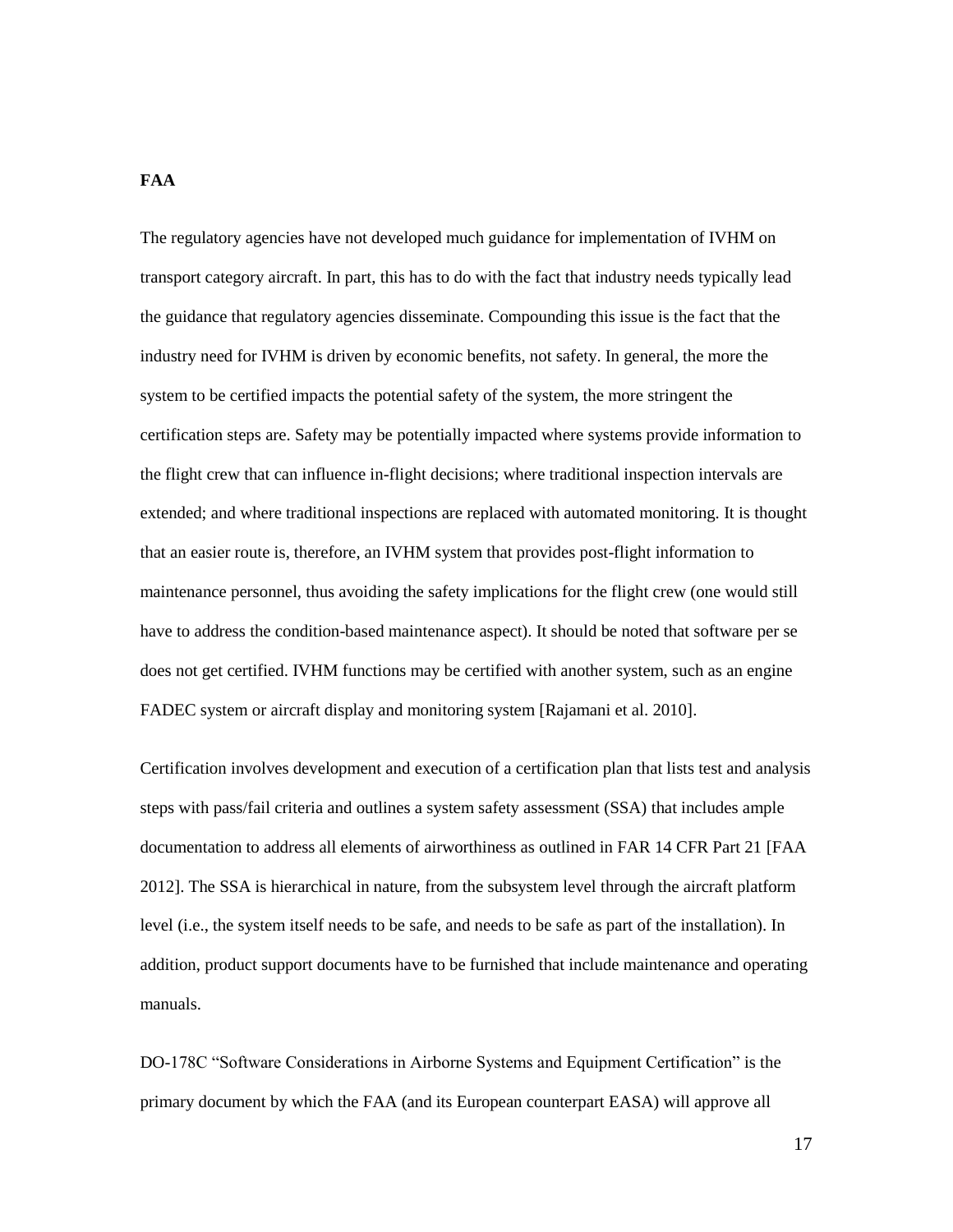commercial software-based aerospace systems, and in particular, safety-critical software [SAE 2012]. DO-178C builds on the work of DO-178B, which was released 20 years earlier. FAA Advisory Circular AC 20-115B established DO-178B as the accepted means of certifying all new aviation software. Adhering to DO-178B and DO-178C in itself does not guarantee the safety of software, and it is not intended as a software development standard. Instead, it is meant as a software assurance plan that uses a set of steps to meet certain levels of rigor ("Design Assurance Levels"). Companion document DO-278A deals with software assurance of non-airborne systems [SAE 2002].

At this point, it should also be noted that Verification and Validation (V&V) can be a bottleneck in certification of IVHM solutions, depending on the type of credit sought. If no maintenance credits are sought (i.e., all standard maintenance is conducted regardless), and if the IVHM solution does not adversely affect the safety of operations, V&V is not more burdensome than for other health management solutions. However, if a move to CBM is sought, the burden may substantially increase. The current approach to performing  $V&V$  for health management algorithms is to carry out massive amounts of simulation and testing. Unfortunately, this approach increases the cost of safety assurance prohibitively. Furthermore, advanced IVHM algorithms may incorporate nonlinear, nondeterministic methods to improve the accuracy of predictions under uncertainty. V&V methods for nondeterministic mission-critical systems are still in their infancy.

#### **FAA Advisory Circular AC 29-2C, Section MG-15**

As mentioned earlier, FAA Advisory Circular AC 29-2C, Section MG-15 provides guidance for transport category rotorcraft to attain airworthiness approval for installation, and it credits validation of health and usage applications. Using the certification of HUMS on a helicopter as an example, the recommended steps for certification are [Michael et al. 2004]: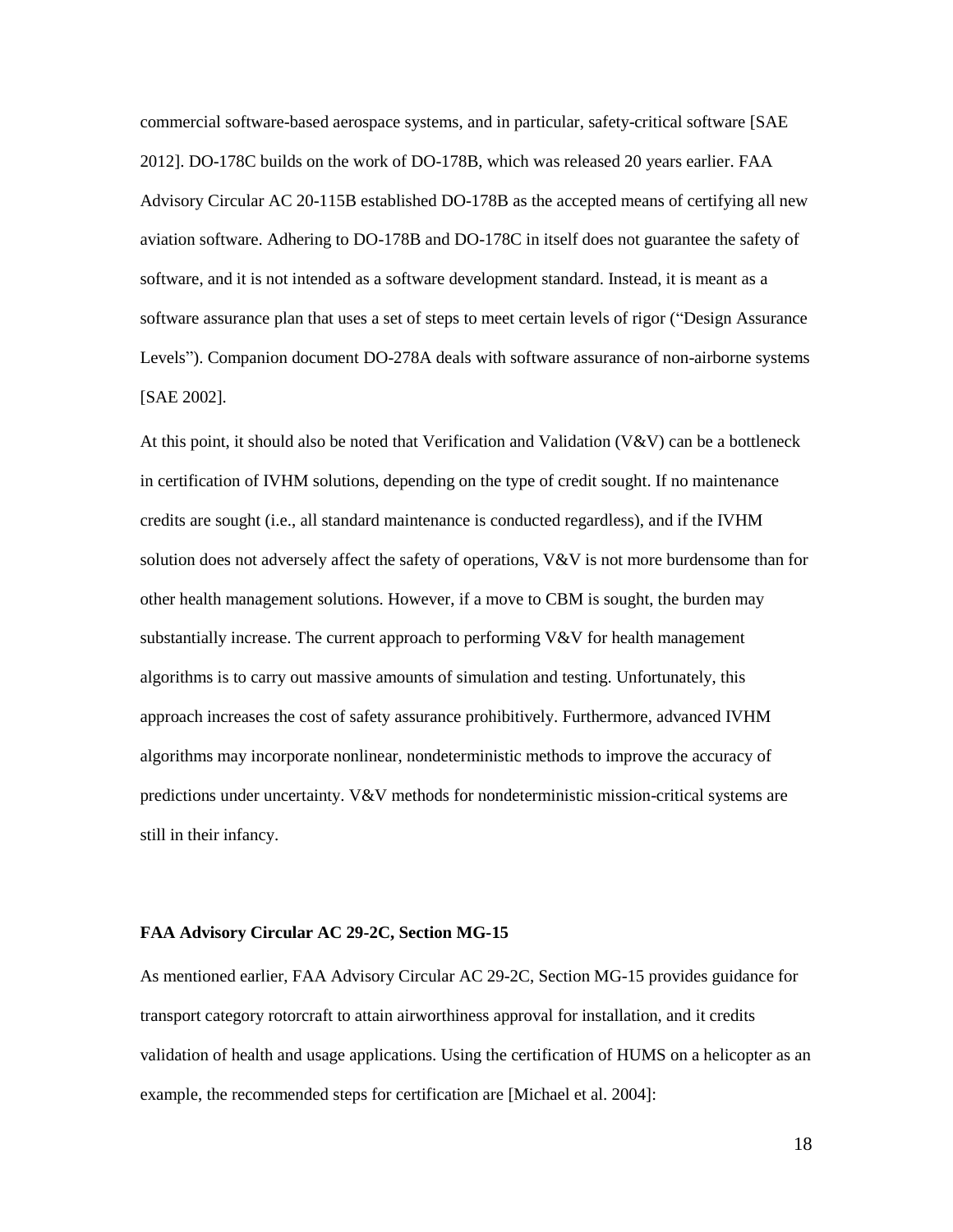- Establish a certification project with the responsible aviation authority
- Develop an end-to-end system design concept by:
- Defining the desired maintenance credit(s)
- Determining the functional partitioning between airborne and ground
- Establishing the functional partitioning between HUMS and the maintenance

#### system

- Selecting COTS software and hardware with an established service history,
- Clearly identifying the end of the credit function (algorithm)
- Defining a user interface that will meet desired objectives
- Prepare and submit hazard assessments for:
- Airborne installation
- Maintenance credits expected or desired
- Perform system development to:
- Obtain hardware to meet the system qualification requirements
- Establish application software to the required DO-178B levels
- Test the application in the COTS environment
- Validate the COTS using an independent means of verification
- Develop a user operating manual for the system defining credit requirements
- Modify maintenance and/or flight manuals for the proposed credits
- Certify the airborne installation
- Conduct a controlled service introduction for credit validation
- Helicopter operator to obtain credit approval for his aircraft

While there is interest of the FAA and industry to show how this process can be used with success on an example, there have not yet been any approvals of substance. At the root of this is that the software certification applies the airborne software certification paradigm of DO-178B/C.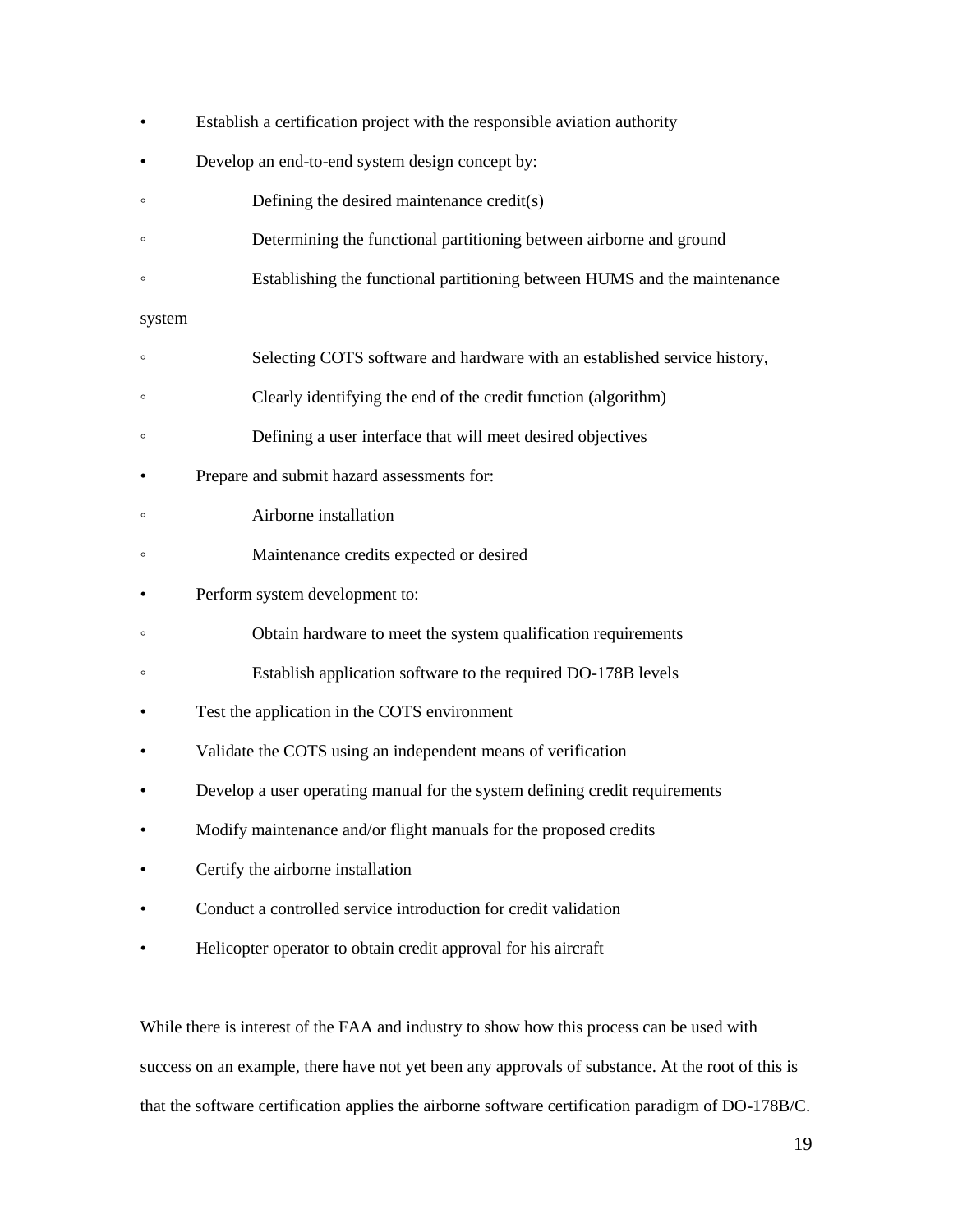A usage credit for fatigue limited parts requires level B software certification in the airborne system and an equivalent level for any ground processing according to DO-178B/C [Michael et al. 2004]. This has rendered all attempts too difficult or expensive.

#### **Underwriters Laboratories**

Underwriters Laboratories (UL) is a company addressing "safety science" that focuses, among others, on product safety, environment, life and health, and verification services. UL has distinguished itself by issuing trusted certification marks that assure a certain standard of safe operation. To that end, UL employs principles from health management, including failure modes and effects analysis (FMEA). Beyond that, UL has also certified monitoring equipment in certain fields, including the medical field. Indeed, UL certification is the U.S. national standard for safety testing of electrical medical devices. Most hospitals will not allow installation of medical monitoring devices in their facilities without proof of the equipment meeting the IEC (International Electrotechnical Commission) 60601-1 regulation. IEC 60601-1 is the harmonized standard for medical electrical equipment that covers requirements for functional safety, software, and EMC, among others. For more generic safety-related control systems in machine applications, UL follows standard IEC 62061, which defines safety integrity in terms of safety integrated levels (SIL). This includes also the degree of diagnostic capabilities. The range of UL listed monitoring equipment includes monitoring for server rooms, cold storage, and industrial processes, and others.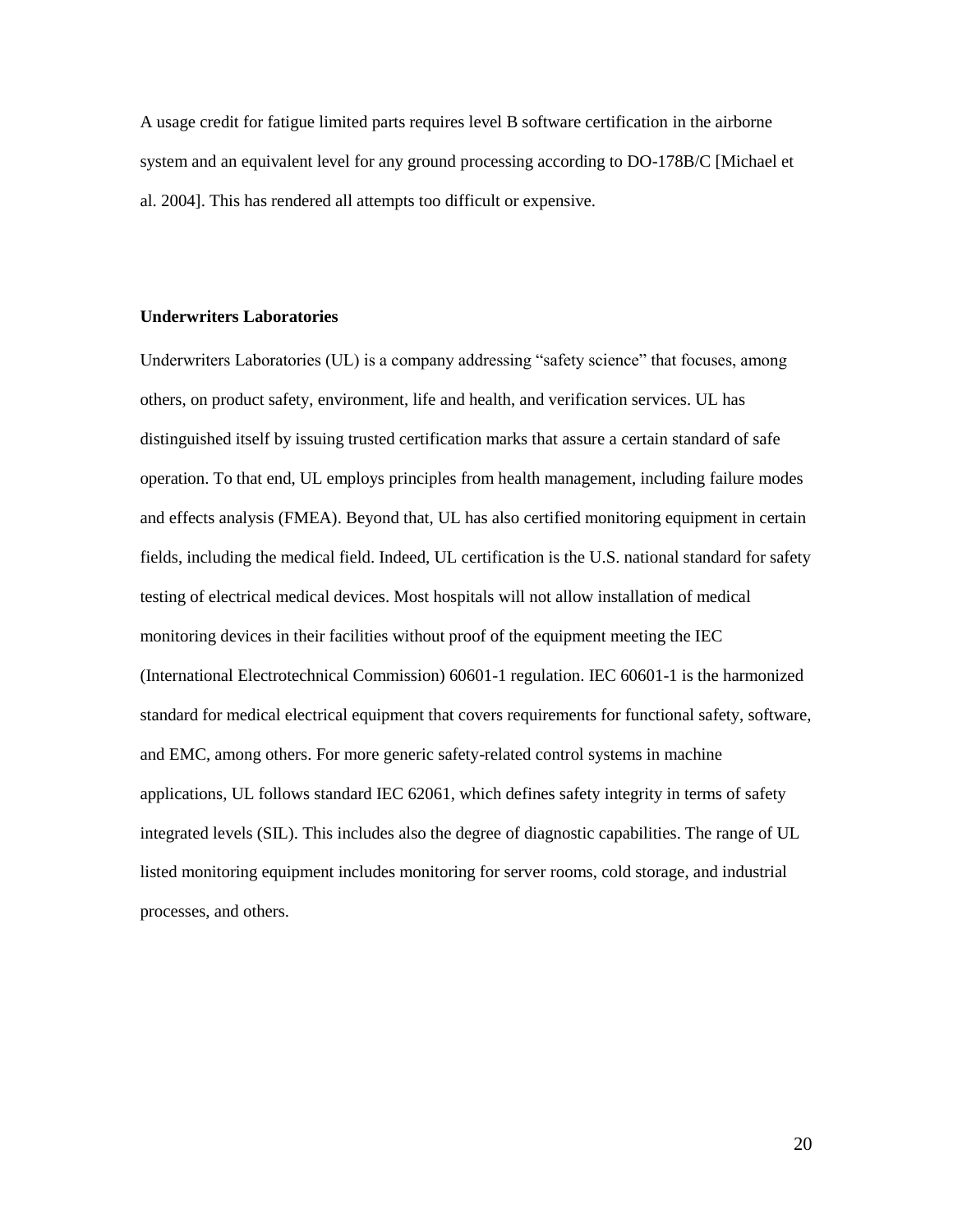# *9.4.3 Standards*

While fielded IVHM tools are not yet common practice, a fair number of standards exist that aid in their implementation. The following sections discuss several of the standards that have been developed with IVHM in mind.

#### **SAE International**

E-32 Aerospace Propulsion Systems Health Management has issued Aerospace Recommended Practice (ARP) 1839 (Recommended Practices for Aircraft Turbine Engine Vibration Monitoring Systems) [SAE 2008]. This Aerospace Recommended Practice gives general guidance for typical turbine engine vibration monitoring (EVM) systems applicable to fixed or rotary wing aircraft applications, with an emphasis on system design considerations.

ARP 6461 (Guidance on Structural Health Monitoring for Aerospace Applications) [ARP 6461 2011] is applicable to civil and military aerospace airframe applications in which stakeholders are seeking guidance on the development and certification of Structural Health Monitoring (SHM) technologies for SHM applications. It is also recognized that many stakeholders (such as regulatory agencies, airlines, OEMs, academia, and equipment suppliers) are interested in the process of certifying SHM solutions. To that end, a common language, framework, and recommended practices are needed to promote fruitful and efficient technology development.

Additionally, SAE has published ARP 5987 "Guidelines for Engine Health Management System Software Assurance Levels." ARP 5987 is intended to provide guidance for IVHM systems with a propulsion-centric focus with a process to determine the assurance levels and appropriate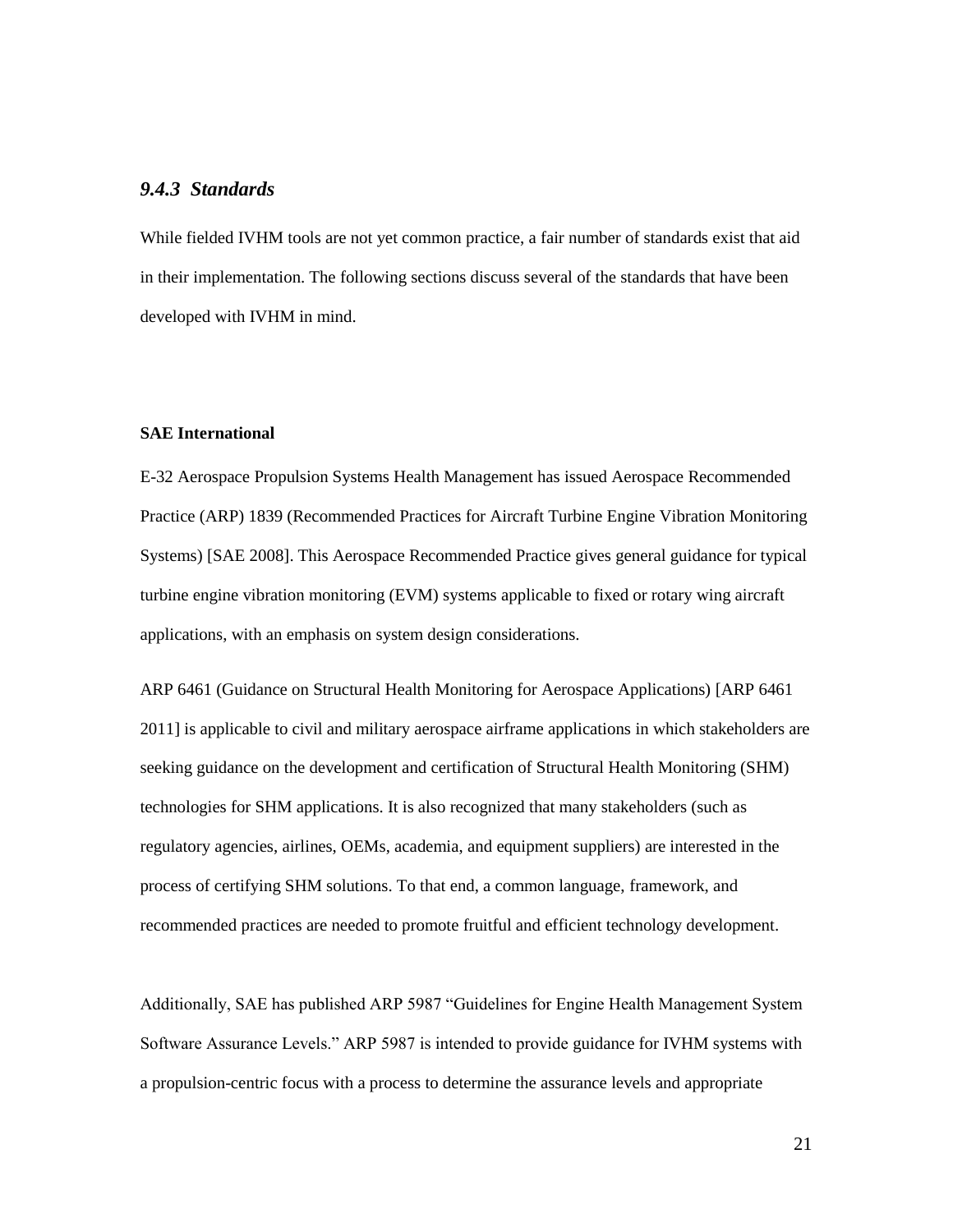airborne electronic hardware elements. The document addresses the various stages and functions of the IVHM system (i.e., on-engine, on-aircraft, communications, and ground-based elements). In addition to the assurance levels, the document addresses mitigation techniques and system architectures necessary to support the certification of the IVHM systems and functions [ARP 5987 2008].

# **ISO**

As another standardization body, ISO has long worked on harmonizing condition monitoring practices. These are encapsulated in a host of standards, some of which are summarized in Table 9.3. Technical committee 108, in particular, has focused on condition monitoring and diagnostics of machines.

|  | Table 9.3 Selected ISO Standards Related to IVHM |  |  |  |
|--|--------------------------------------------------|--|--|--|
|--|--------------------------------------------------|--|--|--|

| <b>ISO</b> standard | <b>Title</b>                                                         |
|---------------------|----------------------------------------------------------------------|
|                     | Condition monitoring and diagnostics of machines                     |
| 13372               | Vocabulary                                                           |
| 13373-1             | Vibration condition monitoring—Part 1-2                              |
| 13374-1             | Data processing, communication and presentation—Part 1-7             |
| 13379               | General guidelines on data interpretation and diagnostics techniques |
| 13381-1             | Prognostics—Part 1                                                   |
| 17359               | General guidelines                                                   |
| 18434-1             | Thermography—Part 1: General procedures                              |
| 18436-X             | Requirements for training and certification of personnel-Part 1-7    |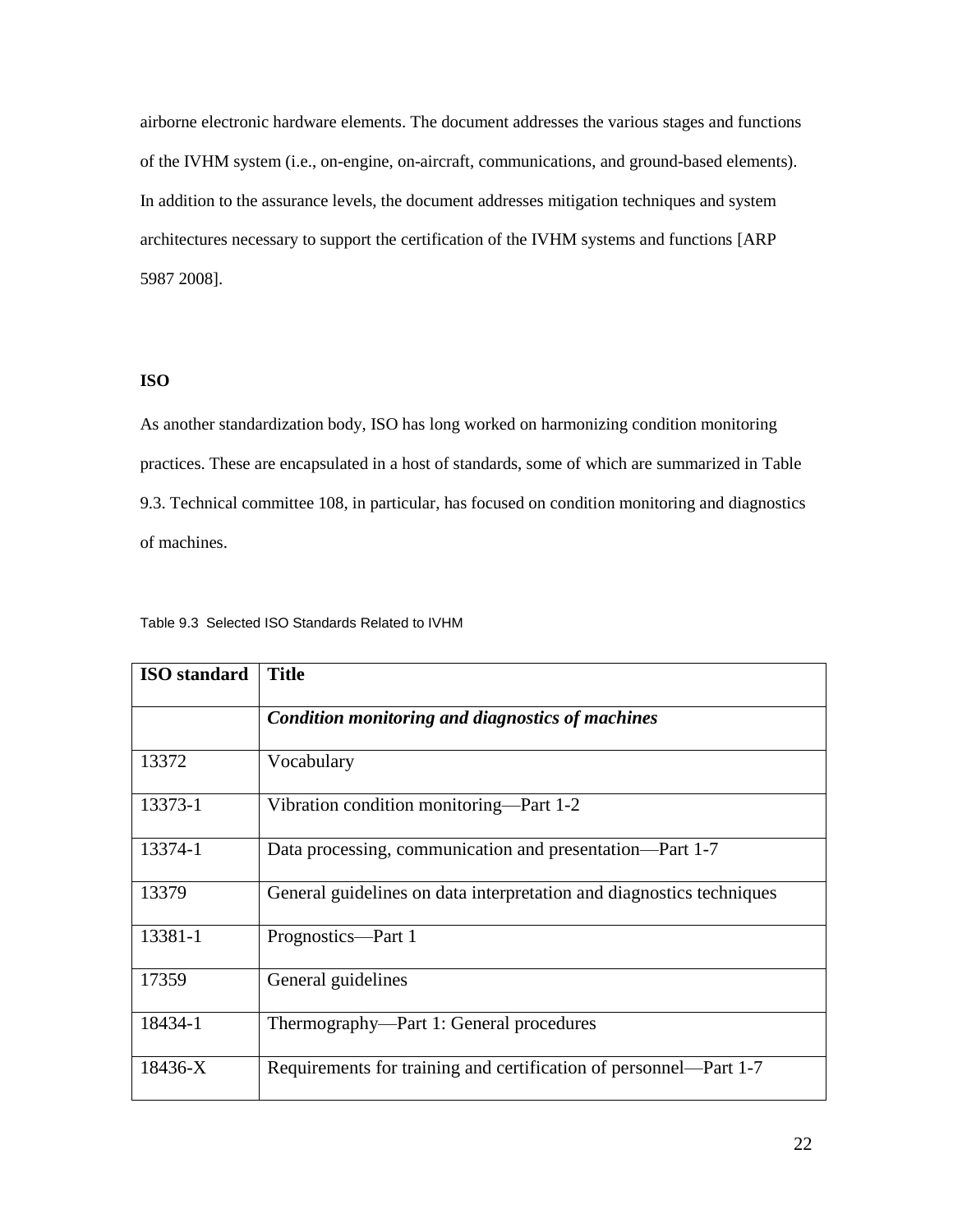| 22096   | Acoustic emission                                                        |
|---------|--------------------------------------------------------------------------|
| 29821-1 | Ultrasound-Part 1: General guidelines                                    |
|         | <b>Road vehicles</b>                                                     |
| 16844-6 | Tachograph systems—Part 6: Diagnostics                                   |
|         | Industrial automation systems and integration                            |
| 18435-1 | Diagnostics, capability assessment and maintenance applications          |
|         | integration—Part 1: Overview and general requirements                    |
| 2041    | Mechanical vibration, shock and condition monitoring-Vocabulary          |
| 16587   | Mechanical vibration and shock—Performance parameters for condition      |
|         | monitoring of structures                                                 |
| 14963   | Mechanical vibration and shock—Guidelines for dynamic tests and          |
|         | investigations on bridges and viaducts                                   |
|         | <b>Freight thermal containers</b>                                        |
| 10368   | Remote condition monitoring                                              |
|         | <b>Cranes</b>                                                            |
| 12482-1 | Condition monitoring-Part 1: General                                     |
|         | <b>Transport Information and Control Systems (TICS)</b>                  |
| 17687   | General fleet management and commercial freight operations-Data          |
|         | dictionary and message sets for electronic identification and monitoring |
|         | of hazardous materials/dangerous goods transportation                    |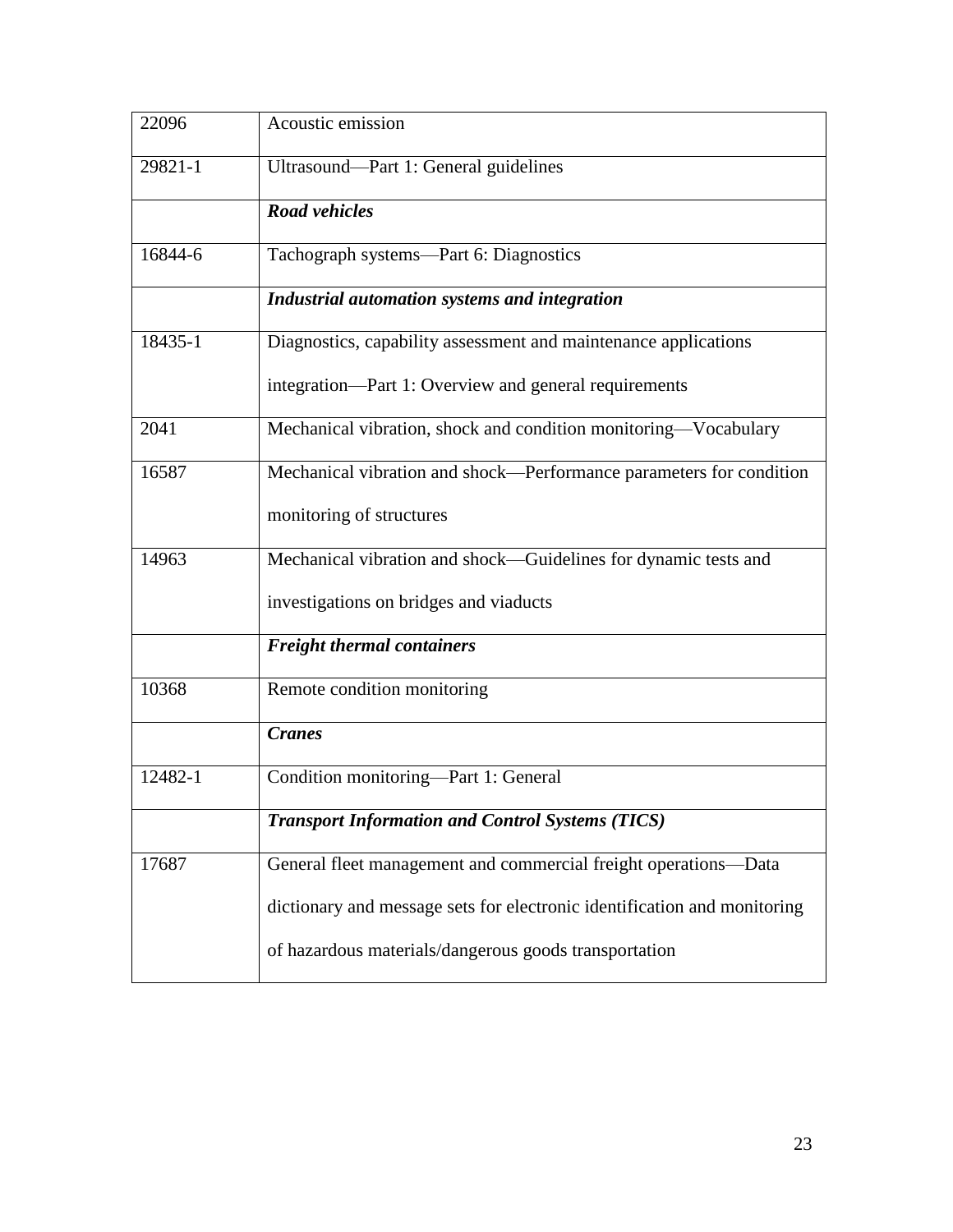#### *9.4.4 Discussion*

This section discussed how IVHM addresses safety in several application domains and thereby implicitly answers the question whether safety matters as far as IVHM is concerned. Various regulatory bodies have implemented processes for certification, but considerable differences are noted. It can be speculated that the difference is explained in part in how many systems have to be considered by the regulatory bodies. When there are few systems (as in nuclear power plants) it may be feasible to deal with each of them on an individual basis. When there are many (e.g., airplanes), it may be more logical to go with a process-based approach. Besides the mandate from regulatory bodies, there are also business justifications to implement IVHM. The latter are subject to cost-benefit calculations that should be flexible enough to incorporate safety metrics. In addition, various standards exist that aid in the development of systems for IVHM.

# **9.5 Closing Thoughts**

Safety concerns drive the use of IVHM in a number of different application areas, particularly where human safety is affected. Regulatory bodies are establishing rules in commercial settings to guarantee a minimum degree of safety and—in some cases—require the use of IVHM methods. Voluntary additional safety improvements need to justify the investment of resources into development of IVHM technologies or, alternatively, need to help reduce lifetime cost or reduce maintenance costs. Some examples exist where the application of IVHM helped to improve safety and cost, such as the case in which a HUMS system was credited with preventing several accidents with an associated savings of \$49M on three AH-64 [avionicstoday.com 2012], but, generally, good cost-benefit models are lacking that would promote the penetration of IVHM technology. While IVHM can undoubtedly contribute to safety improvements, its acceptance will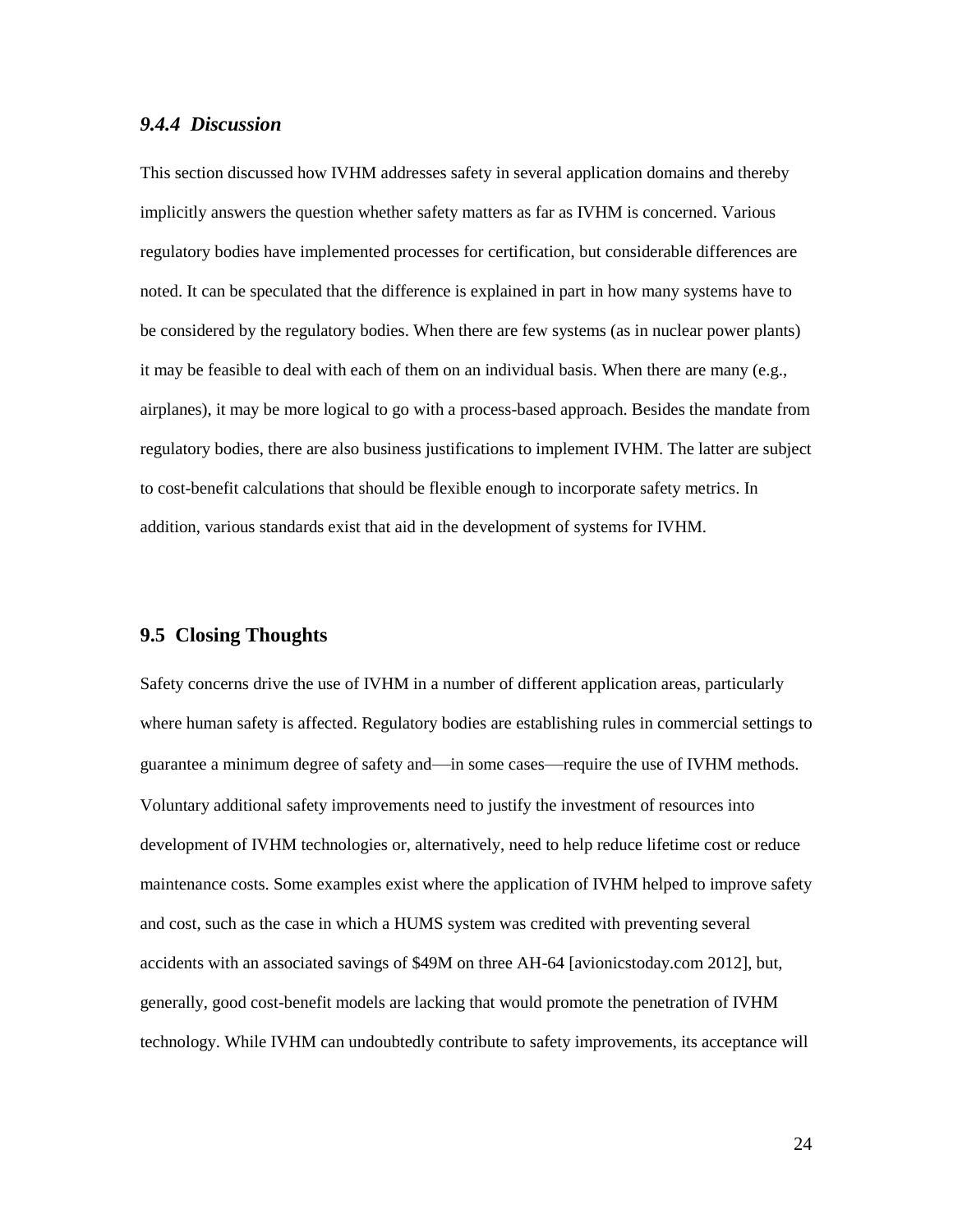hinge to a large degree on the cooperation of regulatory authorities and—beyond that—on the ability to calculate a positive cost-benefit.

A reasonable body of standards exists, and additional standards are actively being developed to assist in the development and implementation of IVHM with a safety perspective.

It should be expected that more emphasis will be placed on quantifying the impact of safety improvements on systems operations in the future. In addition, as IVHM systems mature, the benefit of IVHM will not only be in providing safety-relevant information. but will also be in taking action that will improve the state of safety of a system through autonomous action (although the certification of such systems will pose a considerable hurdle). Lastly, due to increasing software complexity, the topic of software health will become more prevalent [Leveson 2005] as we see more safety-related incidents. While software assurance is expected to make strides, it should be contemplated how IVHM principles can be adopted to aid in dealing with these issues.

In the past, IVHM has often been treated as an afterthought, when it became apparent that systems' safety was not up to par (e.g., HUMS on helicopters). It would be advantageous (and presumably cheaper) to consider IVHM during the design process to optimally divide the authority of safety-enhancing IVHM methods (and of means to reduce life-cycle cost) and safetyenhancing design modifications at the conceptual design stage. While some manufacturers are starting to embrace this philosophy, an industry-wide adoption is still in its infancy.

IVHM undoubtedly and demonstrably has the capability to improve safety. The challenge is to be able to calculate the economic benefits and to overcome regulatory constraints so that both the economic needs of commercial operators are satisfied so that Cicero's vision can be realized.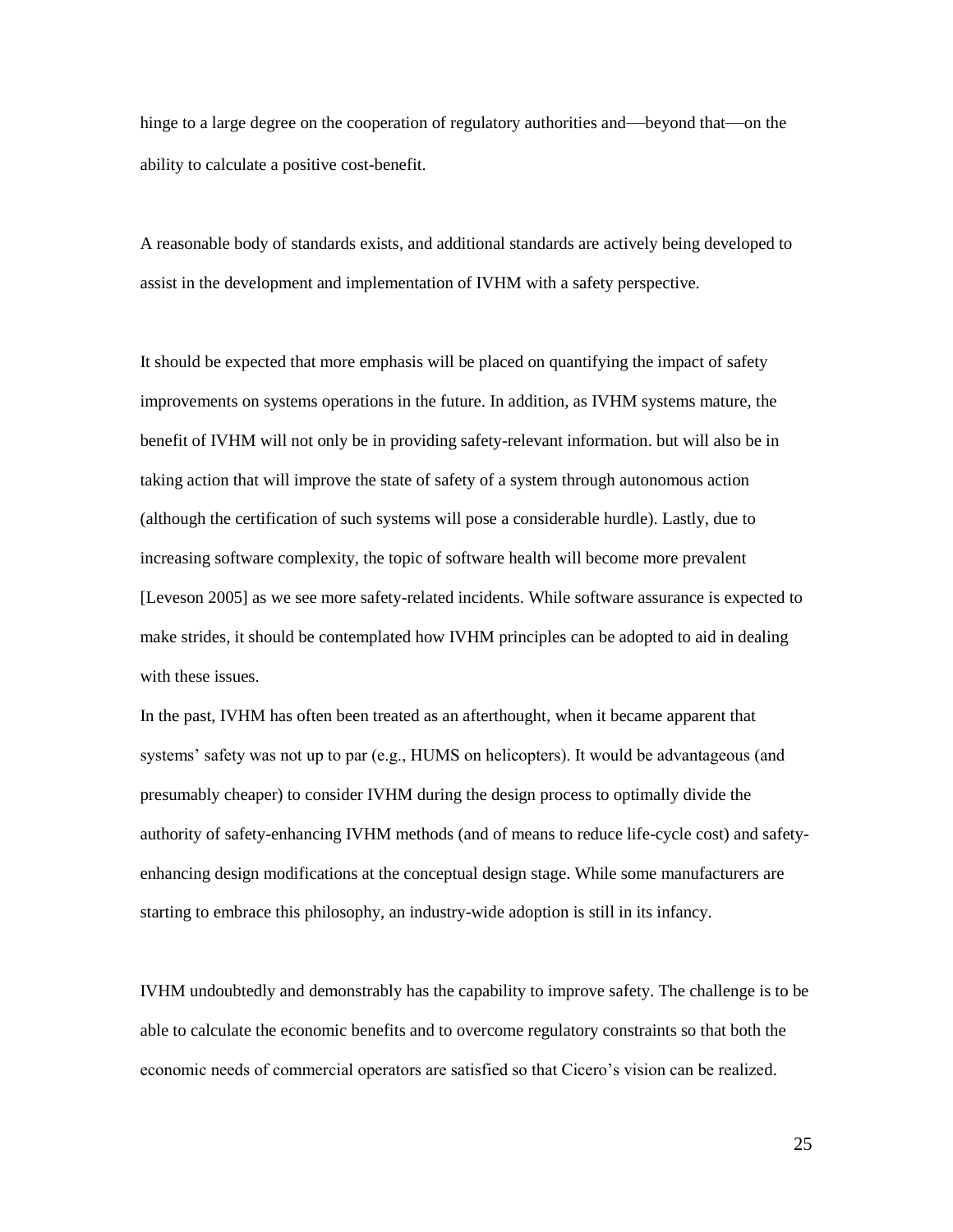# **9.6 References**

§ 50.65 Requirements for monitoring the effectiveness of maintenance at nuclear power *plants*. 2005. NRC Regulation 10 CFR.

*49 CFR Parts, 571*, Department of Transportation, National Highway Traffic Safety Administration.

Ancelin, J., F. Cheriaux, J.-P. Gaussot, D. Pichot, G. Sancerni, and G. Voisin. 1991. KSE: a realtime expert system to diagnose nuclear power plant failures; Real Time Systems. In Proceedings., *Euromicro '91 Workshop on*, 70 – 76.

ARP6461, *Guidance on Structural Health Monitoring for Aerospace Applications*, SAE Standard, 6/6/2011, SAE International, Warrendale, PA 15096.

ARP5987: *Guidelines for Engine Health Management System Software Assurance Level*, E-32 Aerospace Propulsion Systems Health Management, 4/22/2008.

ASRS: The Case for Confidential Incident Reporting Systems, ASRS Research Paper, Pub. 60, http://asrs.arc.nasa.gov/docs/rs/60 Case for Confidential Incident Reporting.pdf, 2001.

Attieh, I. K., A. V. Gribok, J. W. Hines, and R. E. Uhrig. 2000. "Pattern Recognition Techniques for Transient Detection to Enhance Nuclear Reactors' Operational Safety," In *Proceedings of the Maintenance and Reliability Conference (MARCON 2000)*, Knoxville, TN, May 7-10.

Attieh, I. K., A. V. Gribok, J. W. Hines, and R. E. Uhrig. 2000. "Transient Detection Module to Enhance Nuclear Reactors' Operational Safety," In *Proceedings of The Third American Nuclear Society International Topical Meeting on Nuclear Plant Instrumentation and Control and Human-Machine Interface Technologies*, Washington DC, November 13-17, 2000.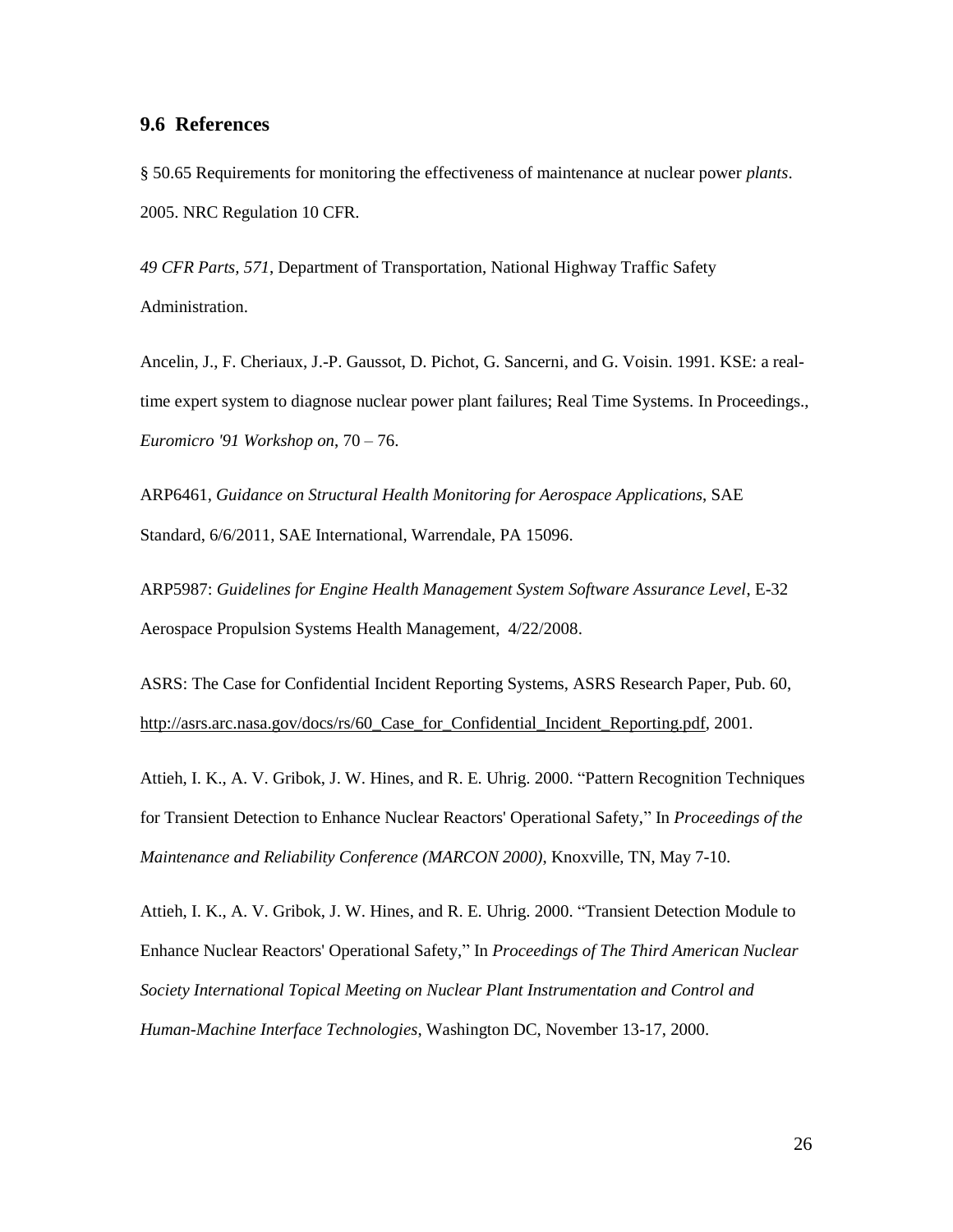Aviation Accident and Incident Data System, NTSB , online database [http://www.ntsb.gov/aviationquery/index.aspx,](http://www.ntsb.gov/aviationquery/index.aspx) last accessed 3/10/2011.

avionicstoday.com. 2012. HUMS Technology, *Avionics Magazine*, pp. 24-28, May 2012.

Calhoun, K. 2009. Health Management at Rolls-Royce, Presentation, [https://www.phmsociety.org/sites/phmsociety.org/files/FieldedSystems\\_Calhoun.pdf,](https://www.phmsociety.org/sites/phmsociety.org/files/FieldedSystems_Calhoun.pdf) last accessed 3/20/2012, Fielded Systems Session at 1<sup>st</sup> Annual Conference of the PHM Society, 1. October 2009, San Diego, CA.

CAA. 2002. CAP 513, Extended Range Twin Operations (ETOPS).

CAA. 2006. CAP 753, Helicopter Vibration Health Monitoring (VHM), Guidance Material for Operators Utilising VHM in Rotor and Rotor Drive Systems of Helicopters.

CARB. 2006. CCR Title 13 Section 1968.1.

Commission of the European Communities, Commission Staff Working Document, SEC(2008) 1908, Annex to the Proposal for a Regulation of the European Parliament and of the Council concerning *Type-approval requirements for the general safety of motor vehicles - Impact Assessment*, COM(2008) 316, SEC(2008) 1909, Brussels, 23.05.2008.

Day, J. and M. Ingham. 2011. Fault Management at JPL: Past, Present and Future, Presentation Slides, *ESA Workshop on Avionics Data, Control and Software Systems (ADCSS)*, 25-27 October 2011.

Doel, D. 1990. "The Role for Expert Systems in Commercial Gas Turbine Engine Monitoring," Proc. of the Gas Turbine and Aeroengine Congress and Exposition, Brussels, Belgium.

Eaton. 2006. Eaton Aerospace Oil Debris Monitoring Technology, Presentation to the Aircraft Builders Council, Inc. September 26, 2006.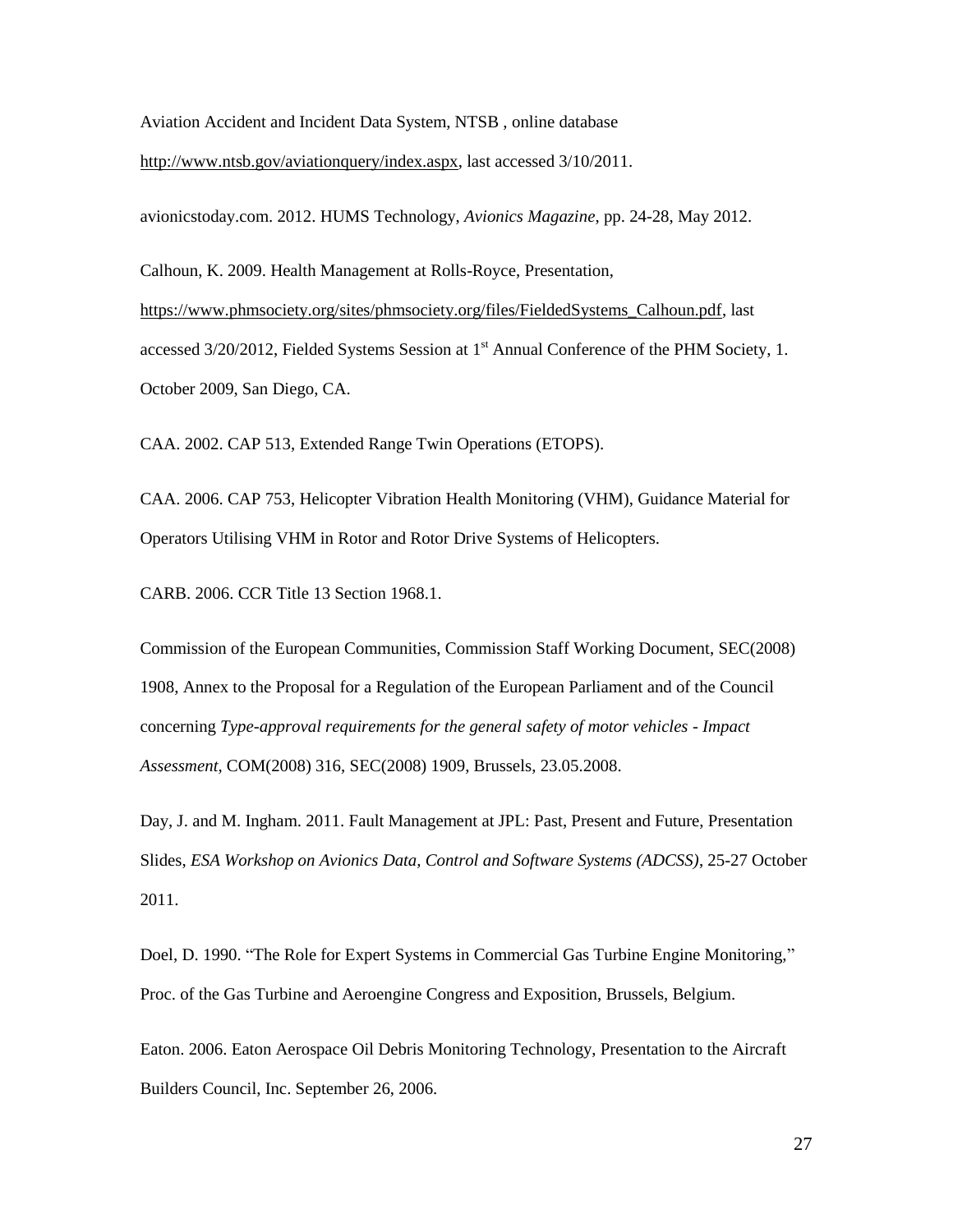Engel, S. J., B. J. Gilmartin, K. Bongort, and A. Hess. 2000. "Prognostics, the real issues involved with predicting life remaining," Aerospace Conference Proceedings, 2000 IEEE, Vol. 6, pp. 457 – 469.

EPA. 2005. 40 CFR 86.1806-01 - On-board diagnostics.

EU. 1998. European emission standards Directive 98/69/EC.

FAA. 2011. 14 CFR 121.161 - Airplane limitations: Type of route, rev. 2011.

FAA. 2012. 14 CFR Part 21, Certification Procedures for Products, Articles, and Parts.

FAA. 2000. System Safety Handbook, Chapter 13: Launch Safety, December 30, 2000.

Falls, M. 2012. ISS Logistics & Maintenance, Presentation slides from Defense Maintenance & Sustainment Summit, San Diego, CA, February 28, 2012.

Hess, A. 2012, Personal Communication, April 2012.

Leveson, N. 2005. Safety in Integrated Systems Health Engineering and Management, Integrated System Health Engineering and Management Forum, Napa Valley, November 2005.

Maggiore, J. and D. Kinney. 2009. Monitoring Real-Time Environmental Performance, Aero, Qtr\_03 09.

Michael, J., G. Collingwood, M. Augustine, and J. Cronkhite. 2004. Continued Evaluation and Spectrum Development of a Health and Usage Monitoring System, DOT/FAA/AR-04/6, Final Report.

Misener, J., C. Nowakowski, D. Cooper, and J. Margulici. 2006. Onboard Monitoring for Truck Safety: From Concept to Prototype to Field Operational Test, *Intellimotion*, Volume 12, No. 2.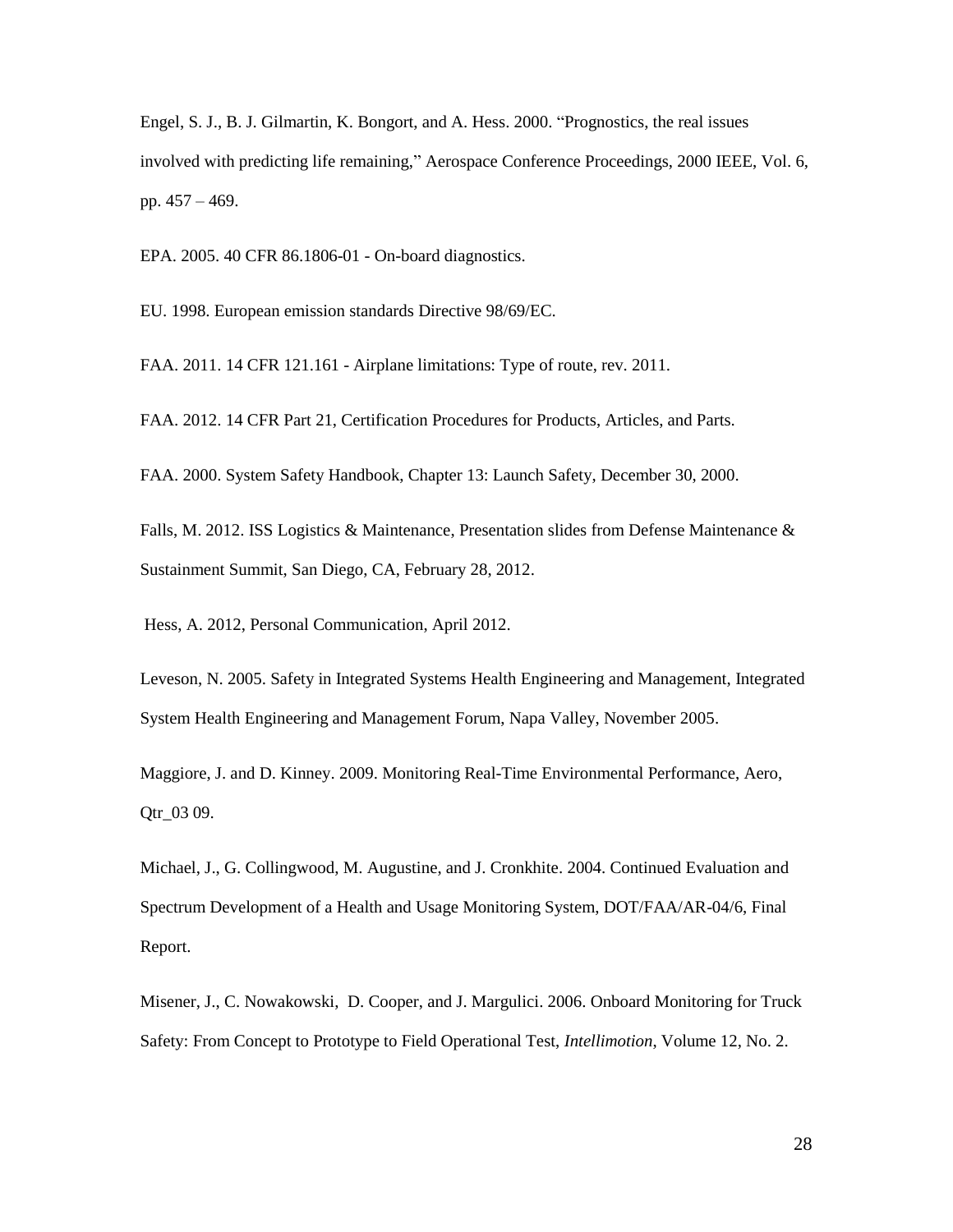National Aeronautics Research and Development Plan, Biennial Update, National Science and Technology Council, February 2010.

NASA Aviation Safety Program, Program Home page,

[http://www.aeronautics.nasa.gov/programs\\_avsafe.htm,](http://www.aeronautics.nasa.gov/programs_avsafe.htm) last accessed 3/8/2012.

National Motor Vehicle Crash Causation Survey, Report to Congress, DOT HS 811 059, July 2008.

O'Flarity, S. 2009. PHM Experience at UTC and Pratt & Whitney, Presentation, [https://www.phmsociety.org/sites/phmsociety.org/files/FieldedSystems\\_OFlarity.pdf,](https://www.phmsociety.org/sites/phmsociety.org/files/FieldedSystems_OFlarity.pdf) last accessed 3/20/2009. Fielded Systems Session at 1<sup>st</sup> Annual Conference of the PHM Society, 1. October 2009, San Diego, CA.

Rajamani, R., D. Chase, C. Queitzsch, H. Larsen, G. Iverson, and D. Simon. 2010. Presentation of Panel Discussion, Guidelines for Engine Health Management System Software Assurance Levels, Annual Conference of the PHM Society.

Reveley, M., J. Biggs, J. Evans, S. Jones, T. Kurtoglu, K. Leone, C. Sandifer, and M. Thomas. 2010. Commercial Aircraft Integrated Vehicle Health Management Study, NASA/TM-2010- 215808.

Reveley, M. 2010. Systems Analysis of NASA Aviation Safety Program - Final Report.